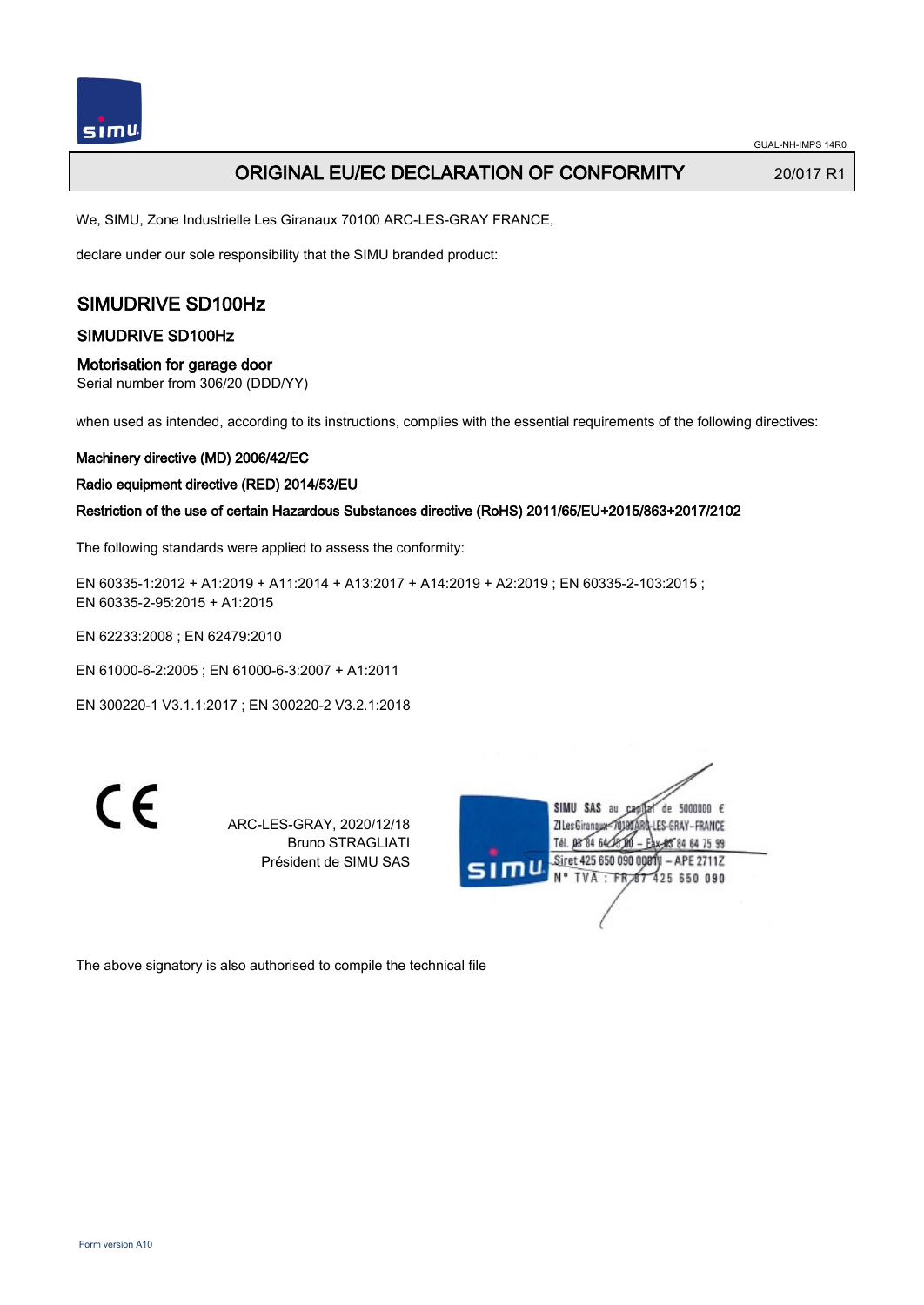

# ORIGINAL EU/EC DECLARATION OF CONFORMITY DECLARATION EU/CE DE CONFORMITE ORIGINALE

20/017 R1

We, SIMU, Zone Industrielle Les Giranaux 70100 ARC-LES-GRAY FRANCE, Nous,

declare under our sole responsibility that the SIMU branded product: declarons sous notre seule responsabilité que le produit de marque SIMU

# SIMUDRIVE SD100Hz

# SIMUDRIVE SD100Hz

### Motorisation for garage door

Motorisations de porte de garage

Serial number from 306/20 (DDD/YY) Numéro de série à partir de

when used as intended, according to its instructions, complies with the essential requirements of the following directives: utilisé, selon l'usage prévu, comme décrit dans son manuel d'utilisation, est conforme aux exigences essentielles des directives suivantes

#### Machinery directive (MD) 2006/42/EC

Directive Machine 2006/42/EC

### Radio equipment directive (RED) 2014/53/EU

Directive sur les équipements radio 2014/53/EU

## Restriction of the use of certain Hazardous Substances directive (RoHS) 2011/65/EU+2015/863+2017/2102

Directive RoHS 2011/65/EU+2015/863+2017/2102

The following standards were applied to assess the conformity: Les normes de référence suivantes ont été appliquées pour évaluer la conformité

EN 60335-1:2012 + A1:2019 + A11:2014 + A13:2017 + A14:2019 + A2:2019 ; EN 60335-2-103:2015 ; EN 60335‑2‑95:2015 + A1:2015

EN 62233:2008 ; EN 62479:2010

EN 61000‑6‑2:2005 ; EN 61000‑6‑3:2007 + A1:2011

EN 300220‑1 V3.1.1:2017 ; EN 300220‑2 V3.2.1:2018

C E

ARC-LES-GRAY, 2020/12/18 Bruno STRAGLIATI Président de SIMU SAS



The above signatory is also authorised to compile the technical file La personne signataire ci-dessus est aussi celle autorisée à constituer le dossier technique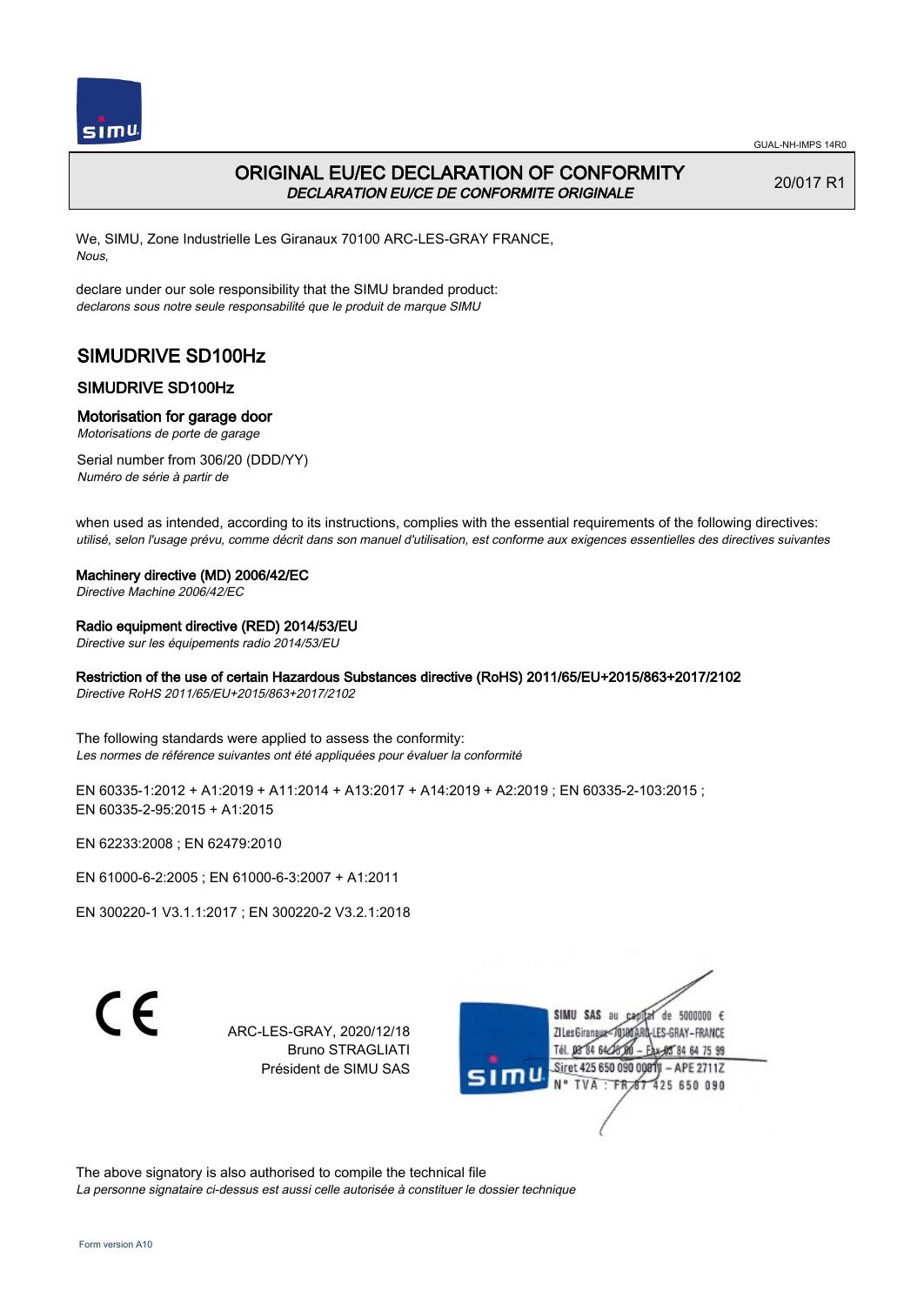

# ORIGINAL EU/EC DECLARATION OF CONFORMITY ORIGINAL EU/EG-KONFORMITÄTSERKLÄRUNG

20/017 R1

We, SIMU, Zone Industrielle Les Giranaux 70100 ARC-LES-GRAY FRANCE, Wir,

declare under our sole responsibility that the SIMU branded product: erklären unter unserer alleinigen Verantwortung, dass das mit der Marke SIMU versehene Produkt

# SIMUDRIVE SD100Hz

# SIMUDRIVE SD100Hz

### Motorisation for garage door

Motorisierung für ein Garagentor

Serial number from 306/20 (DDD/YY) Seriennummer ab

when used as intended, according to its instructions, complies with the essential requirements of the following directives: den einschlägigen Bestimmungen der folgenden Richtlinien entspricht, wenn es nach den Anweisungen des Herstellers bestimmungsgemäß verwendet wird

### Machinery directive (MD) 2006/42/EC

Maschinenrichtlinie 2006/42/EC

### Radio equipment directive (RED) 2014/53/EU

Funkanlagen-Richtlinie 2014/53/EU

## Restriction of the use of certain Hazardous Substances directive (RoHS) 2011/65/EU+2015/863+2017/2102

RoHS-Richtlinie 2011/65/EU+2015/863+2017/2102

The following standards were applied to assess the conformity: Die Konformität wird durch die Einhaltung folgender Normen nachgewiesen

EN 60335-1:2012 + A1:2019 + A11:2014 + A13:2017 + A14:2019 + A2:2019 ; EN 60335-2-103:2015 ; EN 60335‑2‑95:2015 + A1:2015

EN 62233:2008 ; EN 62479:2010

EN 61000‑6‑2:2005 ; EN 61000‑6‑3:2007 + A1:2011

EN 300220‑1 V3.1.1:2017 ; EN 300220‑2 V3.2.1:2018

 $\epsilon$ 

ARC-LES-GRAY, 2020/12/18 Bruno STRAGLIATI Président de SIMU SAS



The above signatory is also authorised to compile the technical file Die oben genannte Person ist auch bevollmächtigt, die relevanten technischen Unterlagen zusammenzustellen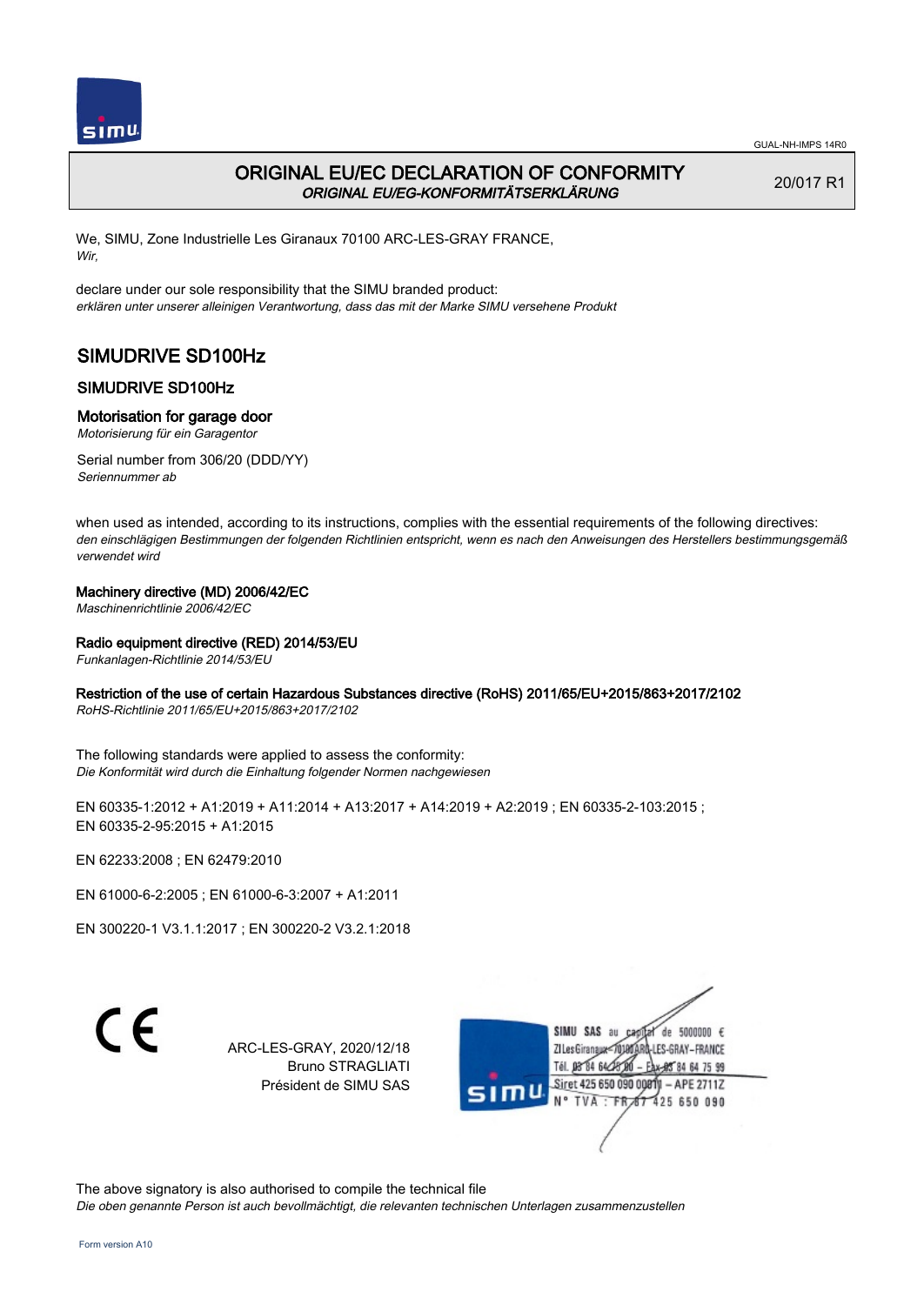

# ORIGINAL EU/EC DECLARATION OF CONFORMITY DECLARACIÓN UE/CE DE CONFORMIDAD ORIGINAL

20/017 R1

We, SIMU, Zone Industrielle Les Giranaux 70100 ARC-LES-GRAY FRANCE, Nosotros,

declare under our sole responsibility that the SIMU branded product: declaramos bajo nuestra única responsabilidad, que los productos de la marca SIMU

# SIMUDRIVE SD100Hz

# SIMUDRIVE SD100Hz

## Motorisation for garage door

motorización de puerta de garaje

Serial number from 306/20 (DDD/YY) número de serie a partir de

when used as intended, according to its instructions, complies with the essential requirements of the following directives: cuando se utilizan según el uso previsto, de conformidad con sus instrucciones, cumplen con los requisitos esenciales de las siguientes directivas

## Machinery directive (MD) 2006/42/EC

Directiva "Máquinas" 2006/42/EC

## Radio equipment directive (RED) 2014/53/EU

Directiva equipos radioeléctricos 2014/53/EU

## Restriction of the use of certain Hazardous Substances directive (RoHS) 2011/65/EU+2015/863+2017/2102

Directiva RoHS 2011/65/EU+2015/863+2017/2102

The following standards were applied to assess the conformity: Las siguientes normas de referencia han sido aplicadas para evaluar la conformidad

EN 60335-1:2012 + A1:2019 + A11:2014 + A13:2017 + A14:2019 + A2:2019 ; EN 60335-2-103:2015 ; EN 60335‑2‑95:2015 + A1:2015

EN 62233:2008 ; EN 62479:2010

EN 61000‑6‑2:2005 ; EN 61000‑6‑3:2007 + A1:2011

EN 300220‑1 V3.1.1:2017 ; EN 300220‑2 V3.2.1:2018

 $\epsilon$ 

ARC-LES-GRAY, 2020/12/18 Bruno STRAGLIATI Président de SIMU SAS



The above signatory is also authorised to compile the technical file el firmante, anteriormente mencionado tambien esta facultado para elaborar el expediente tecnico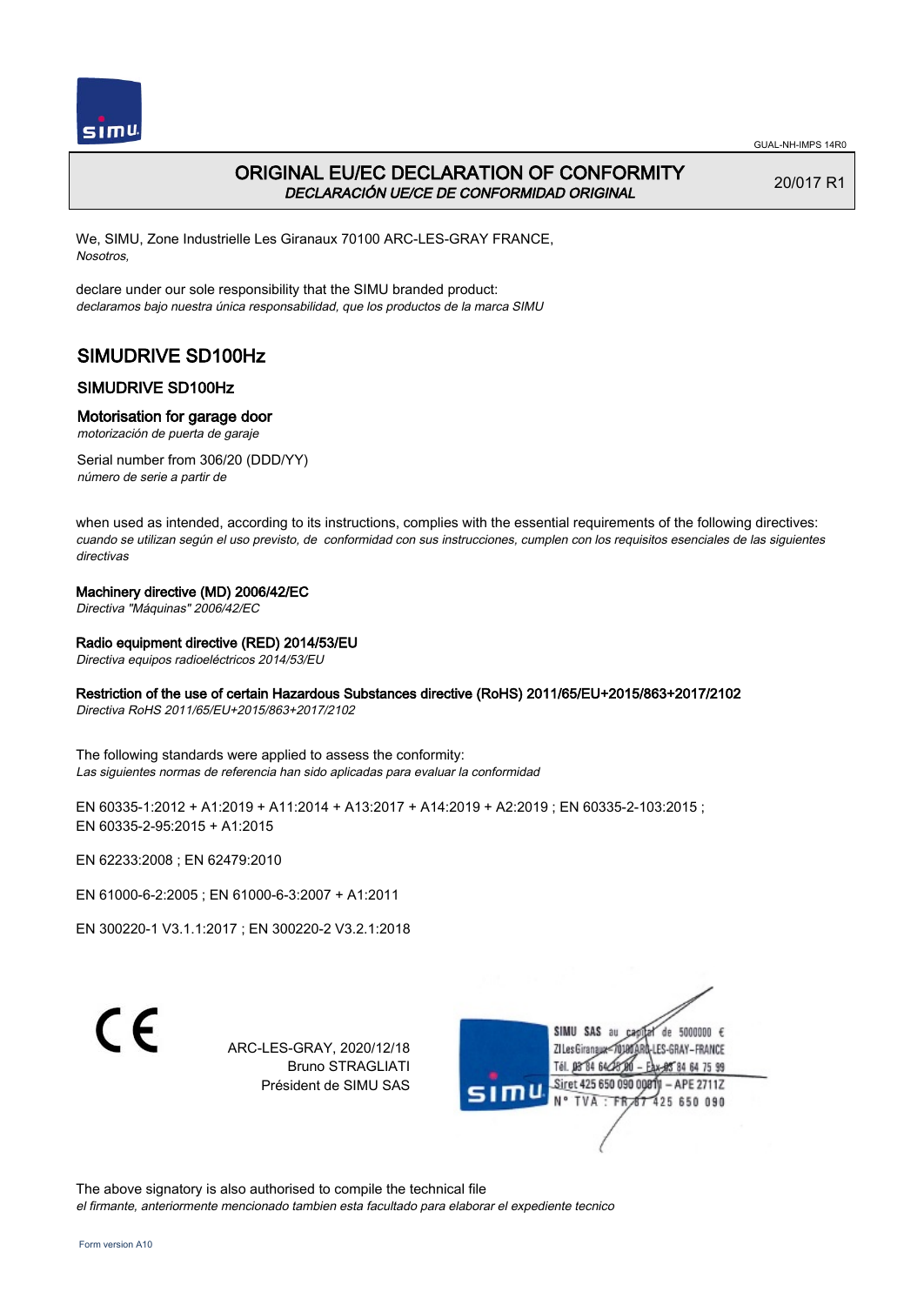

# ORIGINAL EU/EC DECLARATION OF CONFORMITY DICHIARAZIONE DI CONFORMITÀ UE/CE ORIGINALE

20/017 R1

We, SIMU, Zone Industrielle Les Giranaux 70100 ARC-LES-GRAY FRANCE, Noi,

declare under our sole responsibility that the SIMU branded product: dichiariamo sotto la nostra esclusiva responsabilità che l'appareccho di marca SIMU

# SIMUDRIVE SD100Hz

### SIMUDRIVE SD100Hz

#### Motorisation for garage door

Motorizzazione di porta di garage

Serial number from 306/20 (DDD/YY) Numero di serie a partire da

when used as intended, according to its instructions, complies with the essential requirements of the following directives: se utilizzato secondo l'uso previsto, come descritto nel suo manuale d'istruzioni, è conforme ai requisiti essenziali delle seguenti Direttive

#### Machinery directive (MD) 2006/42/EC

Direttiva Macchine 2006/42/EC

#### Radio equipment directive (RED) 2014/53/EU

Direttiva apparecchiature radio 2014/53/EU

## Restriction of the use of certain Hazardous Substances directive (RoHS) 2011/65/EU+2015/863+2017/2102

Direttiva RoHS 2011/65/EU+2015/863+2017/2102

The following standards were applied to assess the conformity: I seguenti standard di riferimento sono stati applicati per ottenere la conformità

EN 60335-1:2012 + A1:2019 + A11:2014 + A13:2017 + A14:2019 + A2:2019 ; EN 60335-2-103:2015 ; EN 60335‑2‑95:2015 + A1:2015

EN 62233:2008 ; EN 62479:2010

EN 61000‑6‑2:2005 ; EN 61000‑6‑3:2007 + A1:2011

EN 300220‑1 V3.1.1:2017 ; EN 300220‑2 V3.2.1:2018

C E

ARC-LES-GRAY, 2020/12/18 Bruno STRAGLIATI Président de SIMU SAS



The above signatory is also authorised to compile the technical file Il firmatario è inoltre autorizzato a costituire il fascicolo tecnico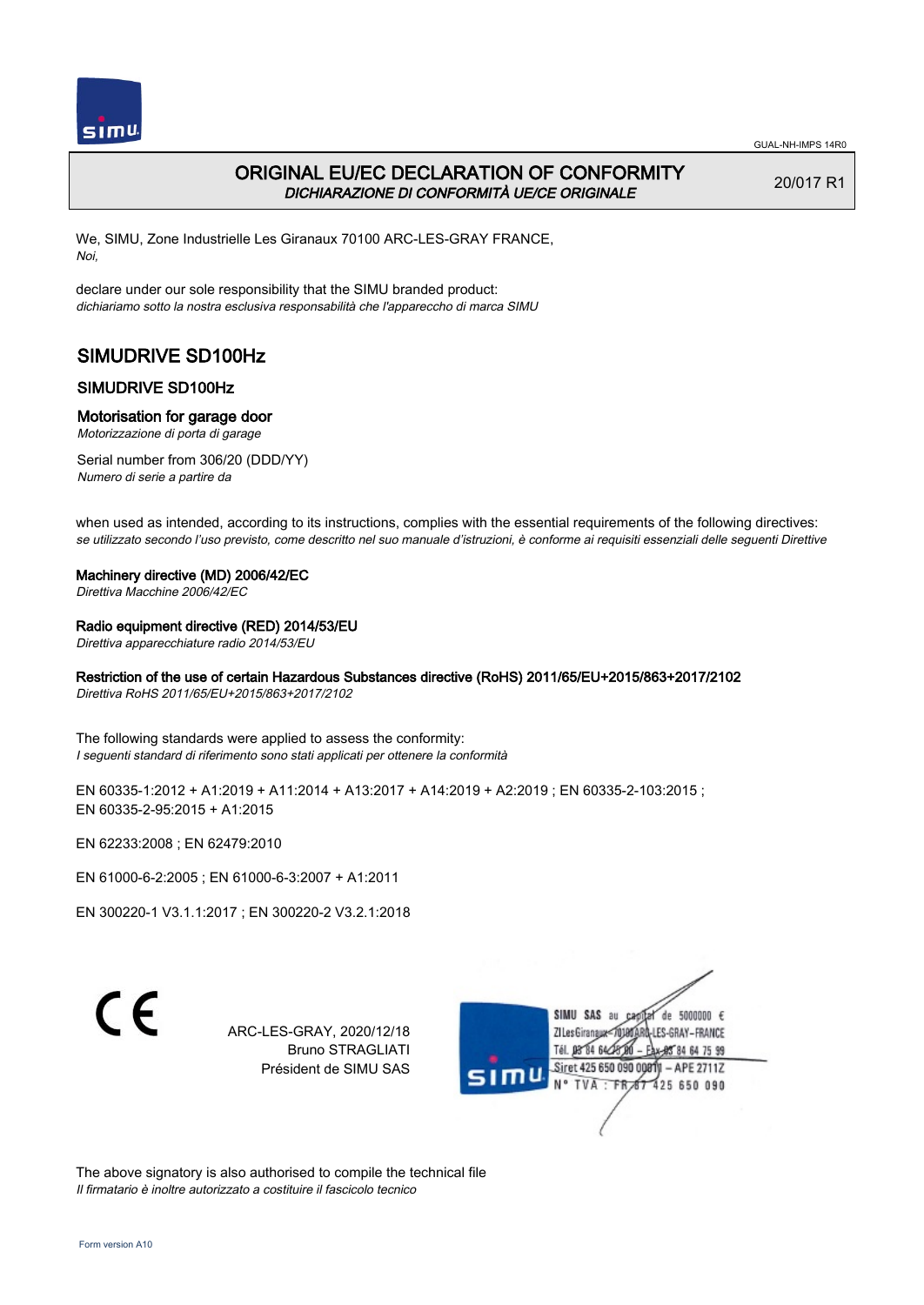

# ORIGINAL EU/EC DECLARATION OF CONFORMITY ОРИГИНАЛНА EU/EC ДЕКЛАРАЦИЯ ЗА СЪОТВЕТСТВИЕ

20/017 R1

We, SIMU, Zone Industrielle Les Giranaux 70100 ARC-LES-GRAY FRANCE, Ние,

declare under our sole responsibility that the SIMU branded product: декларираме на своя лична отговорност, че продукт с търговска марка SIMU

# SIMUDRIVE SD100Hz

# SIMUDRIVE SD100Hz

### Motorisation for garage door

Моторизация за гаражни врани

Serial number from 306/20 (DDD/YY) сериен номер от

when used as intended, according to its instructions, complies with the essential requirements of the following directives: когато се използва съобразно предназначението си и в съответствие с инструкциите е в съответствие с основните изисквания на следните директиви

### Machinery directive (MD) 2006/42/EC

Машинна директива 2006/42/EC

### Radio equipment directive (RED) 2014/53/EU

Директива за радио оборудване 2014/53/EU

## Restriction of the use of certain Hazardous Substances directive (RoHS) 2011/65/EU+2015/863+2017/2102

RoHS Директива относно ограничението на употребата на определени опасни вещества в електрическото и електронното оборудване 2011/65/EU+2015/863+2017/2102

The following standards were applied to assess the conformity: Следните референтни стандарти са приложени за оценяване на съответствието

EN 60335-1:2012 + A1:2019 + A11:2014 + A13:2017 + A14:2019 + A2:2019 ; EN 60335-2-103:2015 ; EN 60335‑2‑95:2015 + A1:2015

EN 62233:2008 ; EN 62479:2010

EN 61000‑6‑2:2005 ; EN 61000‑6‑3:2007 + A1:2011

EN 300220‑1 V3.1.1:2017 ; EN 300220‑2 V3.2.1:2018

C E

ARC-LES-GRAY, 2020/12/18 Bruno STRAGLIATI Président de SIMU SAS



The above signatory is also authorised to compile the technical file Гоеподписващия също е упълномощен да съставя техническо досие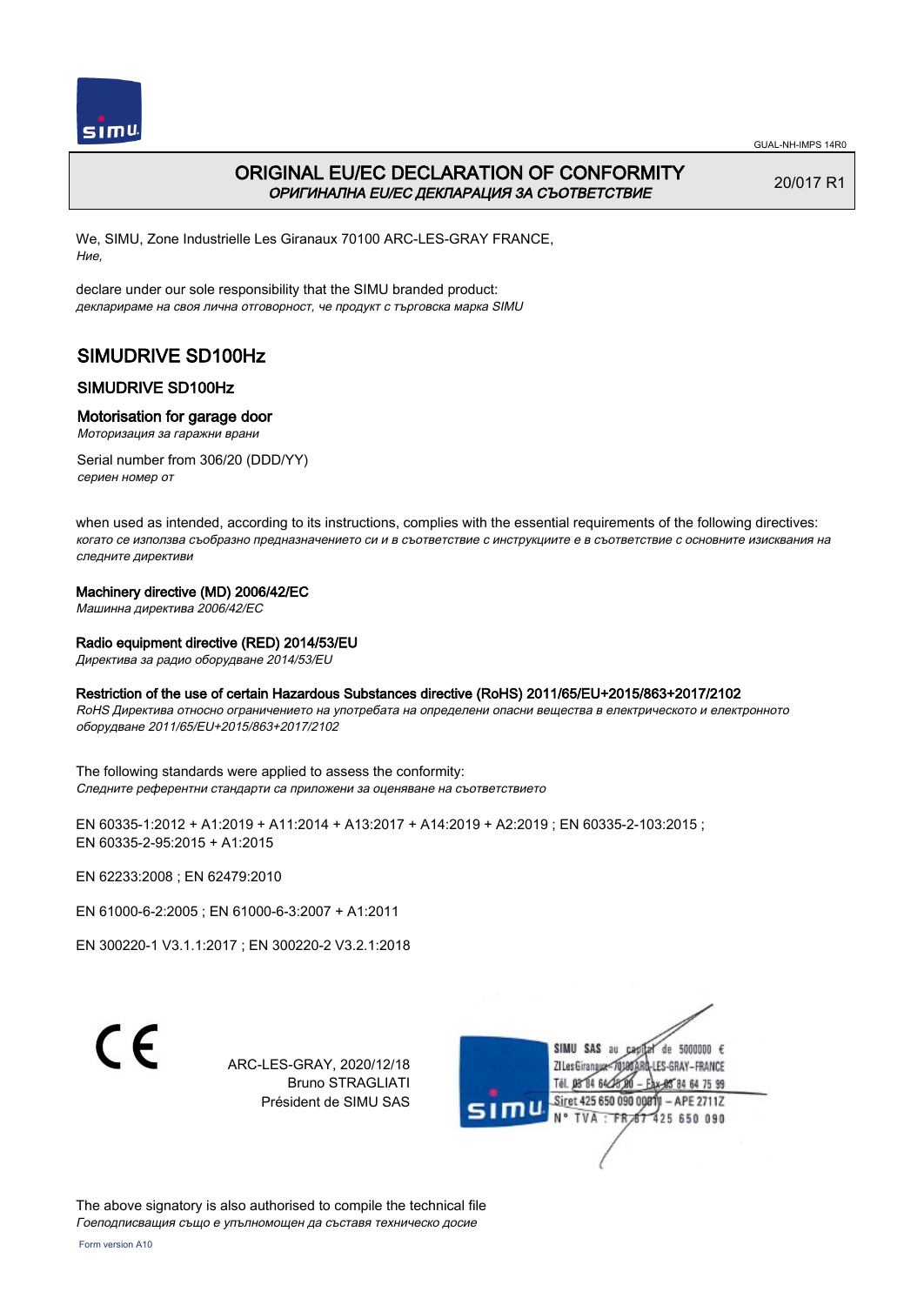

20/017 R1

# ORIGINAL EU/EC DECLARATION OF CONFORMITY ORIGINÁLNÍ EU/ES PROHLÁŠENÍ O SHODĚ

We, SIMU, Zone Industrielle Les Giranaux 70100 ARC-LES-GRAY FRANCE, My,

declare under our sole responsibility that the SIMU branded product: prohlašujeme na svou výlučnou odpovědnost, že výrobek značky SIMU

# SIMUDRIVE SD100Hz

# SIMUDRIVE SD100Hz

### Motorisation for garage door

Pohon pro garážová vrata

Serial number from 306/20 (DDD/YY) Sériové číslo od

when used as intended, according to its instructions, complies with the essential requirements of the following directives: pokud je používán v souladu s účelem použití a s návodem, splňuje základní požadavky těchto směrnic

## Machinery directive (MD) 2006/42/EC

Směrnice o strojních zařízeních 2006/42/EC

#### Radio equipment directive (RED) 2014/53/EU

Směrnice o dodávání rádiových zařízení na trh 2014/53/EU

### Restriction of the use of certain Hazardous Substances directive (RoHS) 2011/65/EU+2015/863+2017/2102

Směrnice o omezení používání některých nebezpečných látek v elektrických a elektronických zařízeních 2011/65/EU+2015/863+2017/2102

The following standards were applied to assess the conformity: Pro posouzení shody byly použity následující normy

EN 60335-1:2012 + A1:2019 + A11:2014 + A13:2017 + A14:2019 + A2:2019 ; EN 60335-2-103:2015 ; EN 60335‑2‑95:2015 + A1:2015

EN 62233:2008 ; EN 62479:2010

EN 61000‑6‑2:2005 ; EN 61000‑6‑3:2007 + A1:2011

EN 300220‑1 V3.1.1:2017 ; EN 300220‑2 V3.2.1:2018

C E

ARC-LES-GRAY, 2020/12/18 Bruno STRAGLIATI Président de SIMU SAS



The above signatory is also authorised to compile the technical file Výše uvedená osoba je také osoba pověřená sestavením technické dokumentace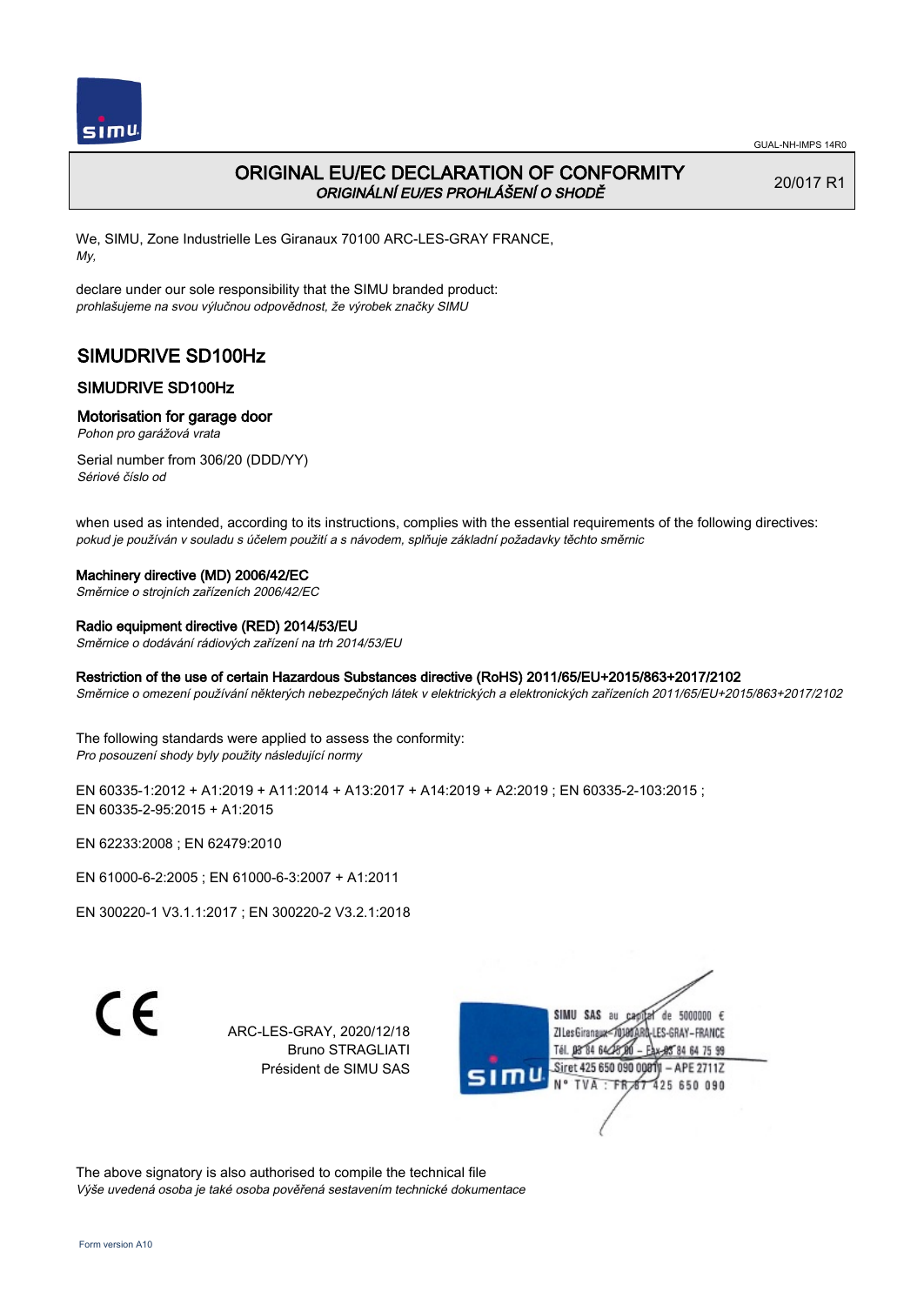

# ORIGINAL EU/EC DECLARATION OF CONFORMITY ORIGINAL EU/EF-OVERENSSTEMMELSESERKLÆRING

20/017 R1

We, SIMU, Zone Industrielle Les Giranaux 70100 ARC-LES-GRAY FRANCE, Vi,

declare under our sole responsibility that the SIMU branded product: erklærer som eneansvarlige, at SIMU mærkede produkter

# SIMUDRIVE SD100Hz

# SIMUDRIVE SD100Hz

## Motorisation for garage door

Motorisering af garageporte

Serial number from 306/20 (DDD/YY) serienummer fra

when used as intended, according to its instructions, complies with the essential requirements of the following directives: når det anvendes efter hensigten, efter dennes instrukser, overholder kravene i følgende direktiver

## Machinery directive (MD) 2006/42/EC

Maskindirektivet 2006/42/EC

## Radio equipment directive (RED) 2014/53/EU

Radioudstyrsdirektivet 2014/53/EU

# Restriction of the use of certain Hazardous Substances directive (RoHS) 2011/65/EU+2015/863+2017/2102

RoHS direktiv 2011/65/EU+2015/863+2017/2102

The following standards were applied to assess the conformity: Referencestandarderne der følger blev anvendt til at vurdere overholdelsen

EN 60335-1:2012 + A1:2019 + A11:2014 + A13:2017 + A14:2019 + A2:2019 ; EN 60335-2-103:2015 ; EN 60335‑2‑95:2015 + A1:2015

EN 62233:2008 ; EN 62479:2010

EN 61000‑6‑2:2005 ; EN 61000‑6‑3:2007 + A1:2011

EN 300220‑1 V3.1.1:2017 ; EN 300220‑2 V3.2.1:2018

C E

ARC-LES-GRAY, 2020/12/18 Bruno STRAGLIATI Président de SIMU SAS



The above signatory is also authorised to compile the technical file Personen nævnt ovenfor er også godkendt til at udarbejde det tekniske dossier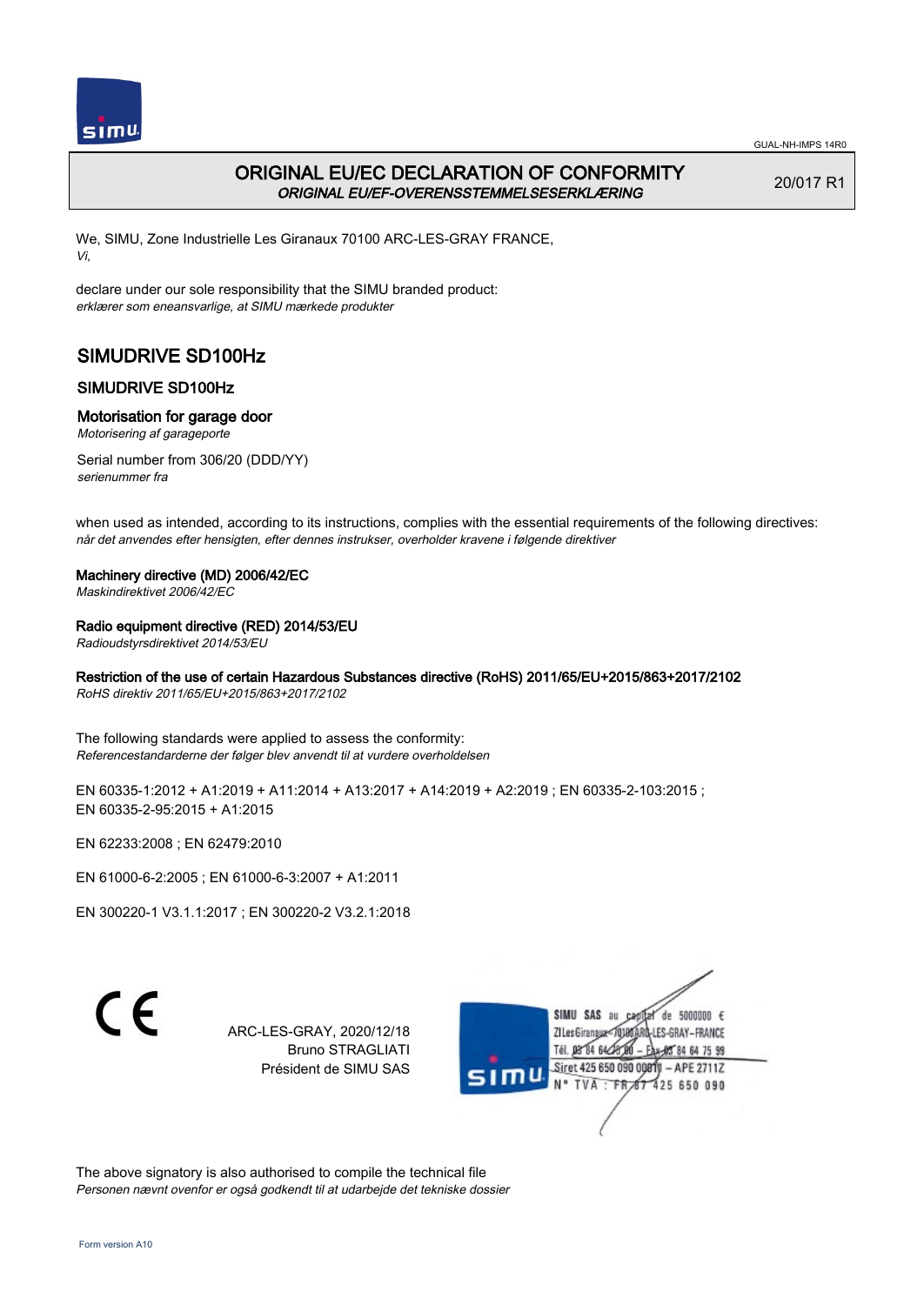

20/017 R1

# ORIGINAL EU/EC DECLARATION OF CONFORMITY EL/EK VASTAVUSDEKLARATSIOON

We, SIMU, Zone Industrielle Les Giranaux 70100 ARC-LES-GRAY FRANCE, Meie,

declare under our sole responsibility that the SIMU branded product: kinnitame kogu vastutusega, et SIMU kaubamärgiga tooted

# SIMUDRIVE SD100Hz

# SIMUDRIVE SD100Hz

### Motorisation for garage door

Garaažiuste motoriseerimine

Serial number from 306/20 (DDD/YY) Seerianumber alates

when used as intended, according to its instructions, complies with the essential requirements of the following directives: kui kasutatakse eesmärgipäraselt ja juhiste kohaselt, vastavad käesoleva direktiivi põhinõuetele

### Machinery directive (MD) 2006/42/EC

Masinate direktiiv 2006/42/EC

### Radio equipment directive (RED) 2014/53/EU

Direktiiv raadioseadmete turul kättesaadavuse kohta 2014/53/EU

### Restriction of the use of certain Hazardous Substances directive (RoHS) 2011/65/EU+2015/863+2017/2102

RoHs direktiiv ohtlike ainete kasutamise piirangute kohta elektri- ja elektroonikaseadmetes 2011/65/EU+2015/863+2017/2102

The following standards were applied to assess the conformity: Vastavusdeklaratsiooni hindamiseks kasutatakse järgmisi standardeid

EN 60335-1:2012 + A1:2019 + A11:2014 + A13:2017 + A14:2019 + A2:2019 ; EN 60335-2-103:2015 ; EN 60335‑2‑95:2015 + A1:2015

EN 62233:2008 ; EN 62479:2010

EN 61000‑6‑2:2005 ; EN 61000‑6‑3:2007 + A1:2011

EN 300220‑1 V3.1.1:2017 ; EN 300220‑2 V3.2.1:2018

C E

ARC-LES-GRAY, 2020/12/18 Bruno STRAGLIATI Président de SIMU SAS



The above signatory is also authorised to compile the technical file Eelpool nimetatud isik on volitatud koostama tehnilist dokumentatsiooni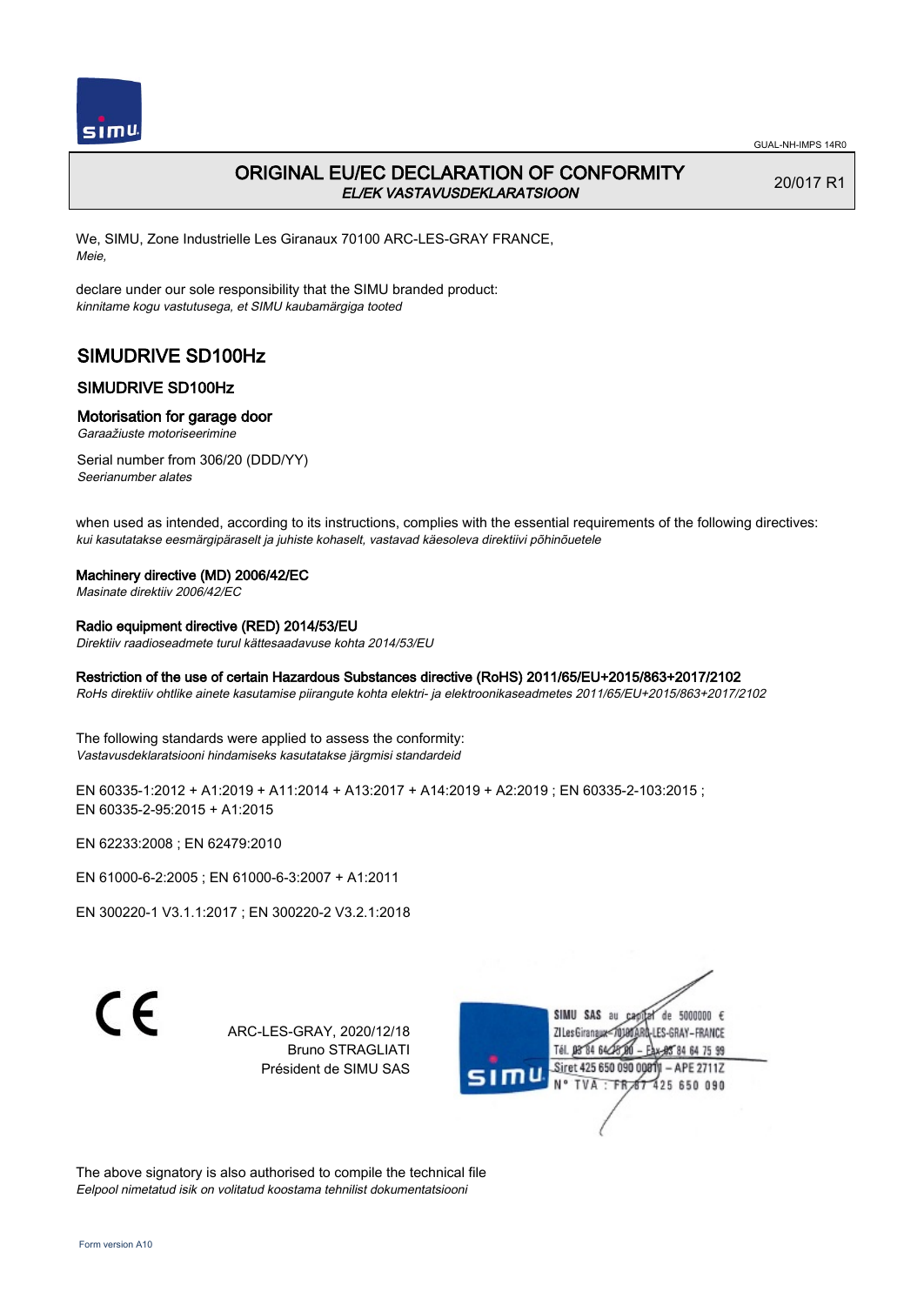

# ORIGINAL EU/EC DECLARATION OF CONFORMITY ALKUPERÄISET EU/EY-VAATIMUSTENMUKAISUUSVAKUUTUS

20/017 R1

We, SIMU, Zone Industrielle Les Giranaux 70100 ARC-LES-GRAY FRANCE, Me,

declare under our sole responsibility that the SIMU branded product: vakuutamme omalla vastuullamme, että SIMU merkkituote

# SIMUDRIVE SD100Hz

# SIMUDRIVE SD100Hz

## Motorisation for garage door

Autotallin ovien motorisointi

Serial number from 306/20 (DDD/YY) sarjanumerot

when used as intended, according to its instructions, complies with the essential requirements of the following directives: kun käytettynä oikein ja sen ohjeiden mukaan, noudattaa seuraavien direktiivien olennaisia vaatimuksia

## Machinery directive (MD) 2006/42/EC

Konedirektiivin 2006/42/EC

## Radio equipment directive (RED) 2014/53/EU

Radiolaitteiden direktiivin 2014/53/EU

# Restriction of the use of certain Hazardous Substances directive (RoHS) 2011/65/EU+2015/863+2017/2102

RoHS direktiivin 2011/65/EU+2015/863+2017/2102

The following standards were applied to assess the conformity: Seuraavia viitestandardeja sovellettiin vaatimustenmukaisuusvakuutusta arvioitaessa

EN 60335-1:2012 + A1:2019 + A11:2014 + A13:2017 + A14:2019 + A2:2019 ; EN 60335-2-103:2015 ; EN 60335‑2‑95:2015 + A1:2015

EN 62233:2008 ; EN 62479:2010

EN 61000‑6‑2:2005 ; EN 61000‑6‑3:2007 + A1:2011

EN 300220‑1 V3.1.1:2017 ; EN 300220‑2 V3.2.1:2018

CE

ARC-LES-GRAY, 2020/12/18 Bruno STRAGLIATI Président de SIMU SAS



The above signatory is also authorised to compile the technical file Yllä allekirjoittaja on myös valtuutettu kokoamaan teknisten tiedostojen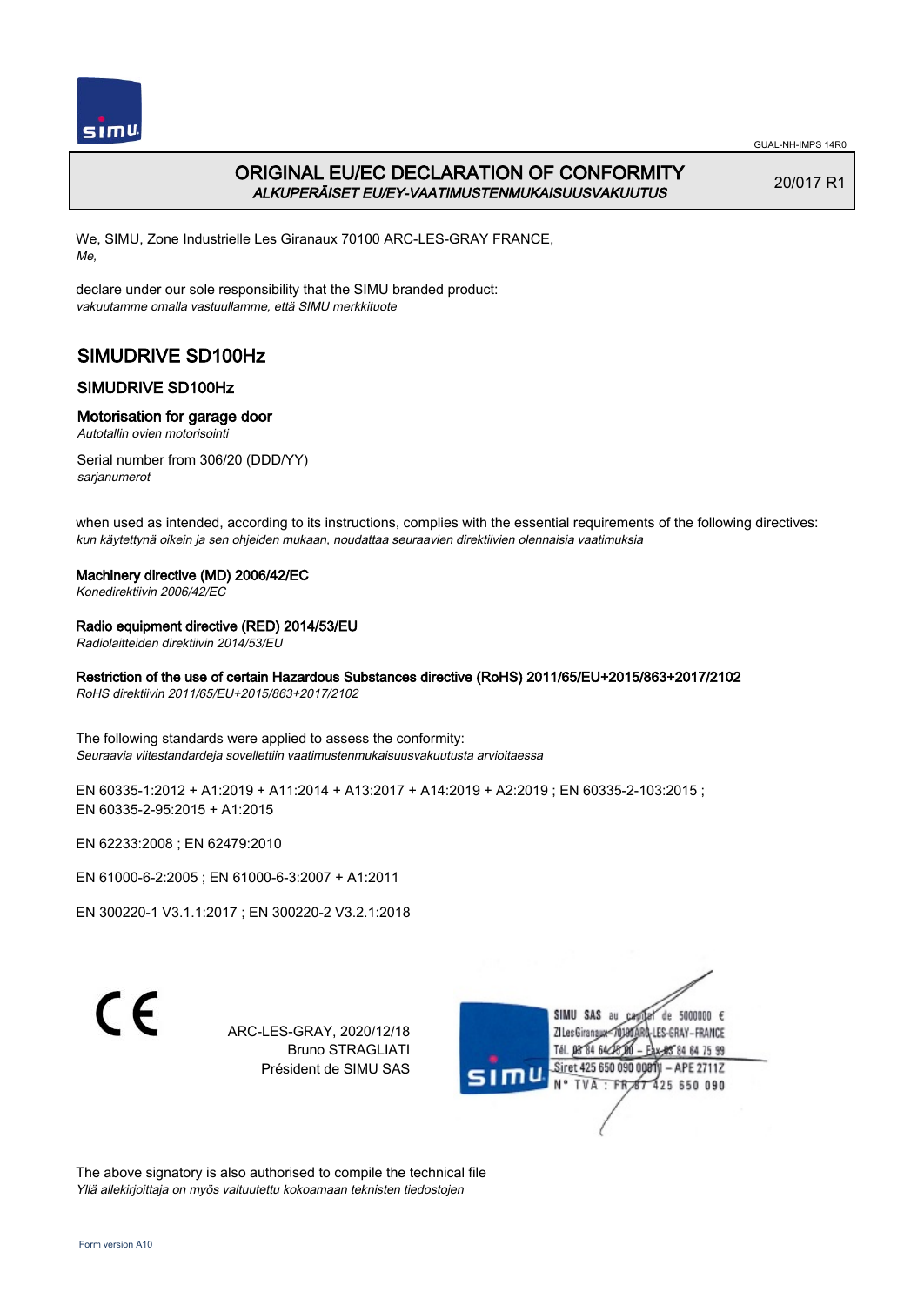

# ORIGINAL EU/EC DECLARATION OF CONFORMITY ΠΡΩΤΟΤΥΠΟ ΔΗΛΩΣΗ ΣΥΜΜΟΡΦΩΣΗΣ ΕΕ/EK

20/017 R1

We, SIMU, Zone Industrielle Les Giranaux 70100 ARC-LES-GRAY FRANCE, εμείς,

declare under our sole responsibility that the SIMU branded product: Δηλώνουμε αναλαμβάνοντας την αποκλειστική ευθύνη ότι το επώνυμο προϊόν SIMU

# SIMUDRIVE SD100Hz

## SIMUDRIVE SD100Hz

### Motorisation for garage door

Μηχανοκίνηση για γκαραζόπορτα

Serial number from 306/20 (DDD/YY) σειριακό αριθμό από

when used as intended, according to its instructions, complies with the essential requirements of the following directives: όταν χρησιμοποιείται όπως έχει προβλεφθεί, σύμφωνα με τις οδηγίες του, συμφωνεί με τις βασικές απαιτήσεις των ακόλουθων οδηγιών

#### Machinery directive (MD) 2006/42/EC

Οδηγία περι μηχανικού εξοπλισμού 2006/42/EC

#### Radio equipment directive (RED) 2014/53/EU

Οδηγία ραδιοεξοπλισμού 2014/53/EU

#### Restriction of the use of certain Hazardous Substances directive (RoHS) 2011/65/EU+2015/863+2017/2102

Οδηγίας RoHS 2011/65/EU+2015/863+2017/2102

The following standards were applied to assess the conformity: Τα πρότυπα αναφοράς που ακολουθούν εφαρμόστηκαν με σκοπό την αξιολόγηση της συμμόρφωσης

EN 60335-1:2012 + A1:2019 + A11:2014 + A13:2017 + A14:2019 + A2:2019 ; EN 60335-2-103:2015 ; EN 60335‑2‑95:2015 + A1:2015

EN 62233:2008 ; EN 62479:2010

EN 61000‑6‑2:2005 ; EN 61000‑6‑3:2007 + A1:2011

EN 300220‑1 V3.1.1:2017 ; EN 300220‑2 V3.2.1:2018

C E

ARC-LES-GRAY, 2020/12/18 Bruno STRAGLIATI Président de SIMU SAS



The above signatory is also authorised to compile the technical file

Το πρόσωπο που αναφέρεται παραπάνω είναι επίσης εξουσιοδοτημένο να καταρτίσει τον τεχνικό φάκελο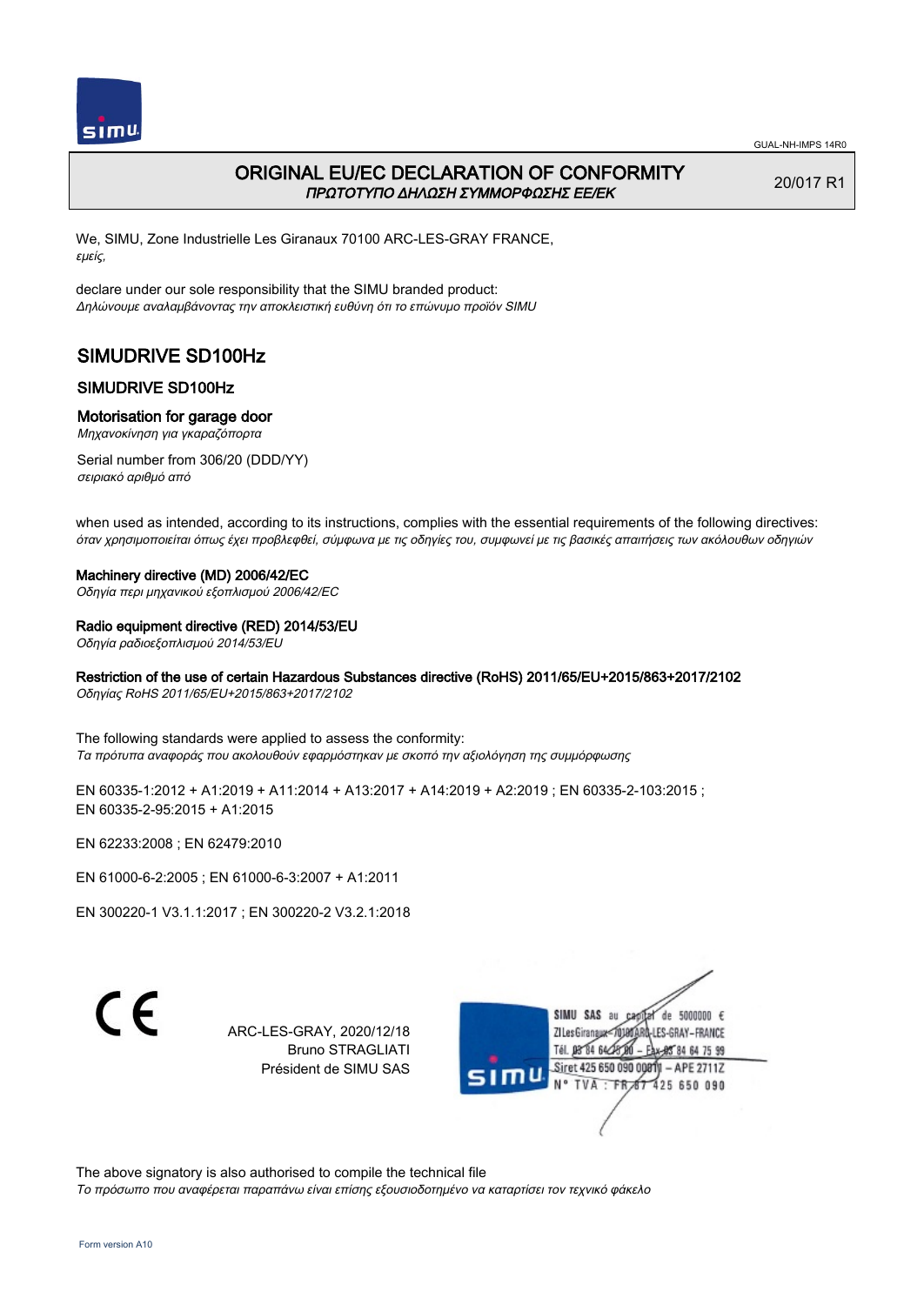

# ORIGINAL EU/EC DECLARATION OF CONFORMITY ORGINALNA EU/EC DEKLARACIJA O USKLAĐENOSTI

20/017 R1

We, SIMU, Zone Industrielle Les Giranaux 70100 ARC-LES-GRAY FRANCE, Mi,

declare under our sole responsibility that the SIMU branded product: izjavljujemo pod punom odgovornošču da je proizvod marke SIMU

# SIMUDRIVE SD100Hz

# SIMUDRIVE SD100Hz

### Motorisation for garage door

Motorizacija garažnih vrata

Serial number from 306/20 (DDD/YY) Serijski broj iz

when used as intended, according to its instructions, complies with the essential requirements of the following directives: ako se upotrebljava prema namjeni, prema važećim uputama, usklađen sa prijeko potrebnim zahtijevima slijedećih direktiva

#### Machinery directive (MD) 2006/42/EC

Direktiva o strojevima 2006/42/EC

### Radio equipment directive (RED) 2014/53/EU

Direktiva za radijsku opremu 2014/53/EU

## Restriction of the use of certain Hazardous Substances directive (RoHS) 2011/65/EU+2015/863+2017/2102

Direktiva RoHS 2011/65/EU+2015/863+2017/2102

The following standards were applied to assess the conformity: Slijedeće reference standarda se primjenjuju da se odredi usklađenost

EN 60335-1:2012 + A1:2019 + A11:2014 + A13:2017 + A14:2019 + A2:2019 ; EN 60335-2-103:2015 ; EN 60335‑2‑95:2015 + A1:2015

EN 62233:2008 ; EN 62479:2010

EN 61000‑6‑2:2005 ; EN 61000‑6‑3:2007 + A1:2011

EN 300220‑1 V3.1.1:2017 ; EN 300220‑2 V3.2.1:2018

C E

ARC-LES-GRAY, 2020/12/18 Bruno STRAGLIATI Président de SIMU SAS



The above signatory is also authorised to compile the technical file Gore navedeni potpisnik također je ovlašten za sastavljanje tehničkog dokumenta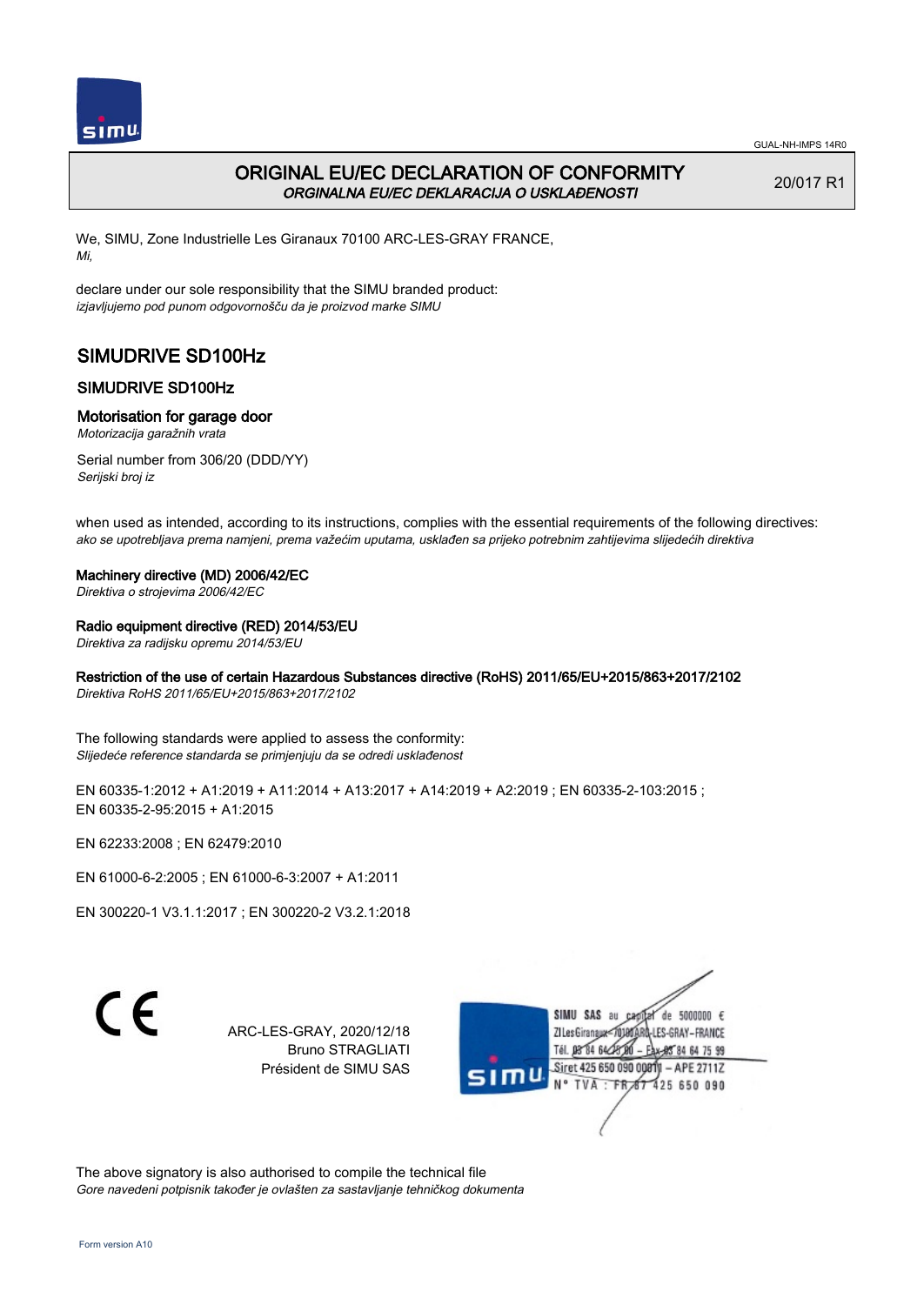

# ORIGINAL EU/EC DECLARATION OF CONFORMITY Eredeti EU/CE Megfelelőségi Nyilatkozat

20/017 R1

We, SIMU, Zone Industrielle Les Giranaux 70100 ARC-LES-GRAY FRANCE, Alulírott,

declare under our sole responsibility that the SIMU branded product: felelősségünk teljes tudatában kijelentjük, hogy a szóban forgó SIMU termék

# SIMUDRIVE SD100Hz

# SIMUDRIVE SD100Hz

### Motorisation for garage door

Garázskapuk motorizálása

Serial number from 306/20 (DDD/YY) Sorozatszámtól

when used as intended, according to its instructions, complies with the essential requirements of the following directives: megfelel, az alábbi irányelvekben megfogalmazott alapvető követelményeknek

## Machinery directive (MD) 2006/42/EC

Gépekre vonatkozó irányelv 2006/42/EC

# Radio equipment directive (RED) 2014/53/EU

A rádióberendezésekről szóló irányelv 2014/53/EU

## Restriction of the use of certain Hazardous Substances directive (RoHS) 2011/65/EU+2015/863+2017/2102

RoHS irányelv 2011/65/EU+2015/863+2017/2102

The following standards were applied to assess the conformity: A megfelelőség biztosításának érdekében az alábbi szabványok kerültek alkalmazásra

EN 60335-1:2012 + A1:2019 + A11:2014 + A13:2017 + A14:2019 + A2:2019 ; EN 60335-2-103:2015 ; EN 60335‑2‑95:2015 + A1:2015

EN 62233:2008 ; EN 62479:2010

EN 61000‑6‑2:2005 ; EN 61000‑6‑3:2007 + A1:2011

EN 300220‑1 V3.1.1:2017 ; EN 300220‑2 V3.2.1:2018

C E

ARC-LES-GRAY, 2020/12/18 Bruno STRAGLIATI Président de SIMU SAS



The above signatory is also authorised to compile the technical file A fent említett aláíró is jogosult a műszaki dokumentáció összeállítására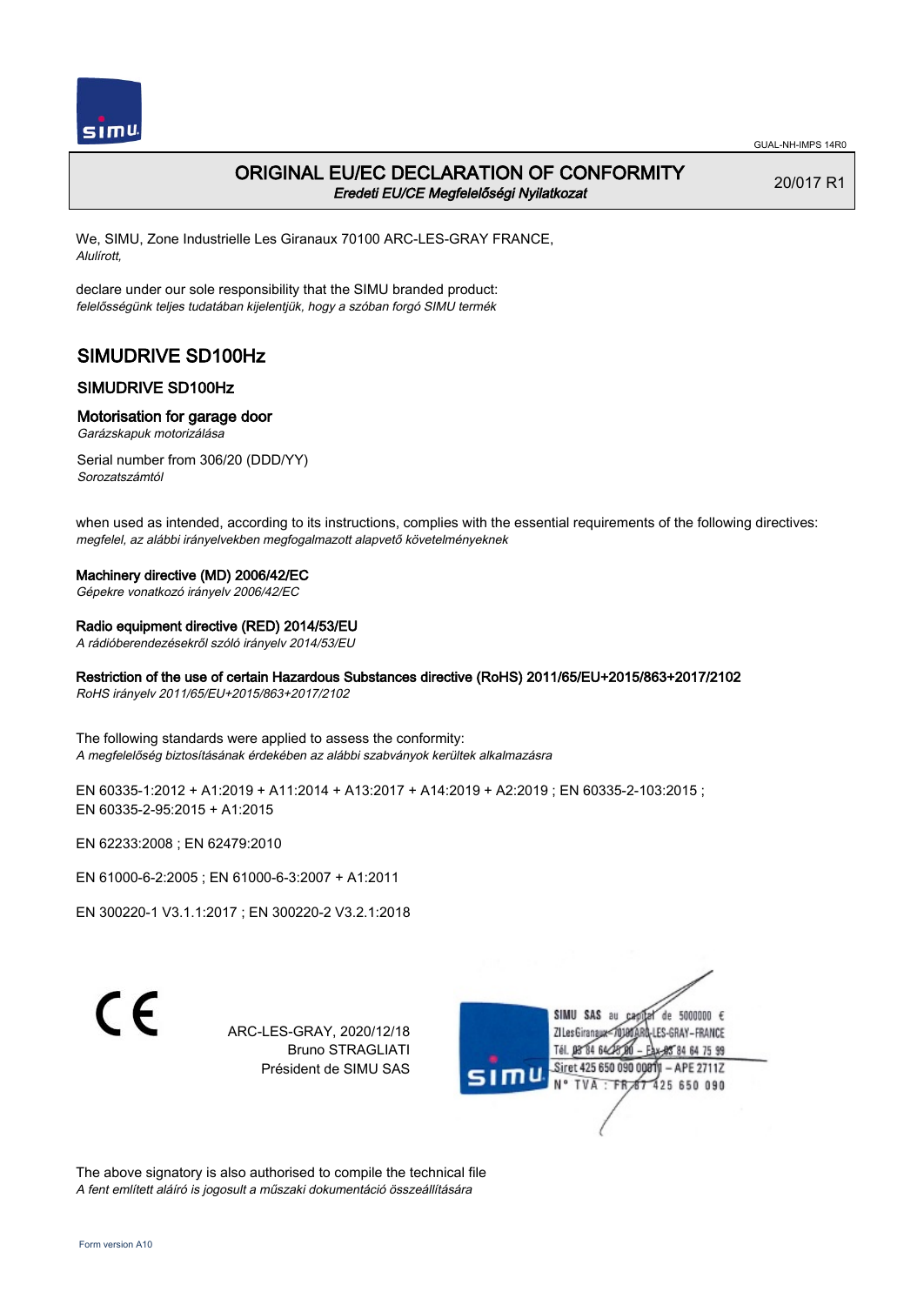

# ORIGINAL EU/EC DECLARATION OF CONFORMITY ORIGINALI ES/EB ATITIKTIES DEKLARACIJA

20/017 R1

We, SIMU, Zone Industrielle Les Giranaux 70100 ARC-LES-GRAY FRANCE, Mes,

declare under our sole responsibility that the SIMU branded product: atsakingai deklaruojame, kad SIMU kompanijos produktas

# SIMUDRIVE SD100Hz

# SIMUDRIVE SD100Hz

### Motorisation for garage door

Garažo vartų automatizavimas

Serial number from 306/20 (DDD/YY) Serijos numeris nuo

when used as intended, according to its instructions, complies with the essential requirements of the following directives: naudojamas pagal paskirtį, pagal gamintojo instrukcijas, atitinka esminius šių Direktyvų reikalavimus

### Machinery directive (MD) 2006/42/EC

Mašinų direktyva 2006/42/EC

### Radio equipment directive (RED) 2014/53/EU

Radijo ryšio įrenginių direktyva 2014/53/EU

## Restriction of the use of certain Hazardous Substances directive (RoHS) 2011/65/EU+2015/863+2017/2102

PMNA (RoHS) direktyva 2011/65/EU+2015/863+2017/2102

The following standards were applied to assess the conformity: Įverinti deklaruojamą atitiktį buvo taikomi toliau nurodyti standartai

EN 60335-1:2012 + A1:2019 + A11:2014 + A13:2017 + A14:2019 + A2:2019 ; EN 60335-2-103:2015 ; EN 60335‑2‑95:2015 + A1:2015

EN 62233:2008 ; EN 62479:2010

EN 61000‑6‑2:2005 ; EN 61000‑6‑3:2007 + A1:2011

EN 300220‑1 V3.1.1:2017 ; EN 300220‑2 V3.2.1:2018

C E

ARC-LES-GRAY, 2020/12/18 Bruno STRAGLIATI Président de SIMU SAS



The above signatory is also authorised to compile the technical file Asmuo, pasirašęs šią deklaraciją, taip pat turi įgaliojimą sudaryti techninę bylą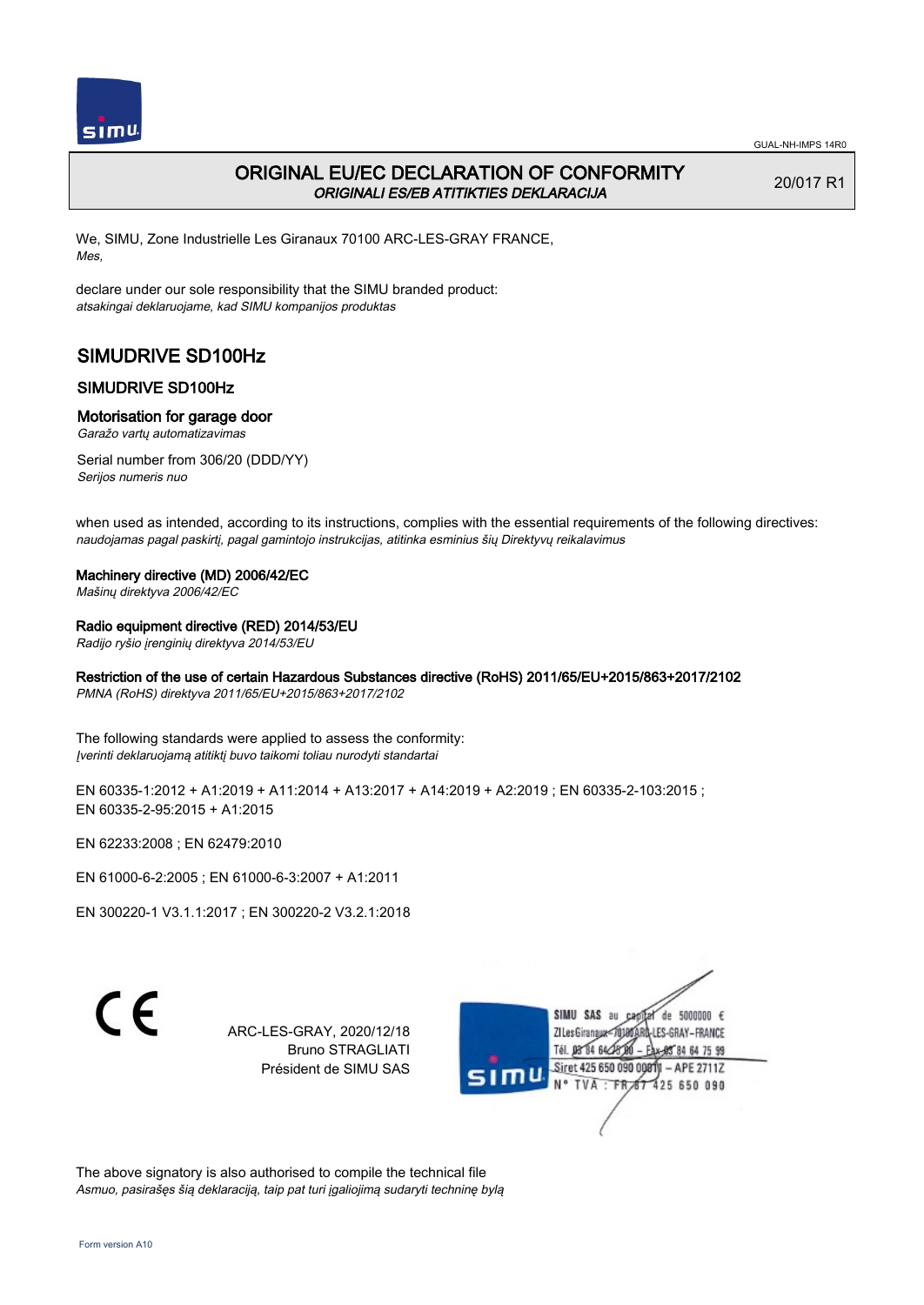

# ORIGINAL EU/EC DECLARATION OF CONFORMITY ES/EK ATBILSTĪBAS DEKLARĀCIJA

20/017 R1

We, SIMU, Zone Industrielle Les Giranaux 70100 ARC-LES-GRAY FRANCE, Mēs,

declare under our sole responsibility that the SIMU branded product: ar pilnu atbildību, apliecinām, ka SIMU zīmola produkti,

# SIMUDRIVE SD100Hz

# SIMUDRIVE SD100Hz

### Motorisation for garage door

Garāžas vārtu motorizēšana

Serial number from 306/20 (DDD/YY) sērijas numurs no

when used as intended, according to its instructions, complies with the essential requirements of the following directives: ja tie tiek lietoti saskaņā ar norādījumiem, atbilst šo direktīvu pamatprasībām

### Machinery directive (MD) 2006/42/EC

Mašīnu Direktīva 2006/42/EC

Radio equipment directive (RED) 2014/53/EU

Direktīva par radioiekārtu pieejamību tirgū 2014/53/EU

Restriction of the use of certain Hazardous Substances directive (RoHS) 2011/65/EU+2015/863+2017/2102

RoHs Direktīva par dažādu bīstamu vielu izmantošanas ierobežošanu elektriskās un elektroniskās iekārtās 2011/65/EU+2015/863+2017/2102

The following standards were applied to assess the conformity: Atbilstības deklarācijas novērtēšanai tiek pielietoti sekojoši standarti

EN 60335‑1:2012 + A1:2019 + A11:2014 + A13:2017 + A14:2019 + A2:2019 ; EN 60335‑2‑103:2015 ; EN 60335‑2‑95:2015 + A1:2015

EN 62233:2008 ; EN 62479:2010

EN 61000‑6‑2:2005 ; EN 61000‑6‑3:2007 + A1:2011

EN 300220‑1 V3.1.1:2017 ; EN 300220‑2 V3.2.1:2018

 $\epsilon$ 

ARC-LES-GRAY, 2020/12/18 Bruno STRAGLIATI Président de SIMU SAS



The above signatory is also authorised to compile the technical file Iepriekš minētā persona ir pilnvarota sastādīt tehnisko dokumentāciju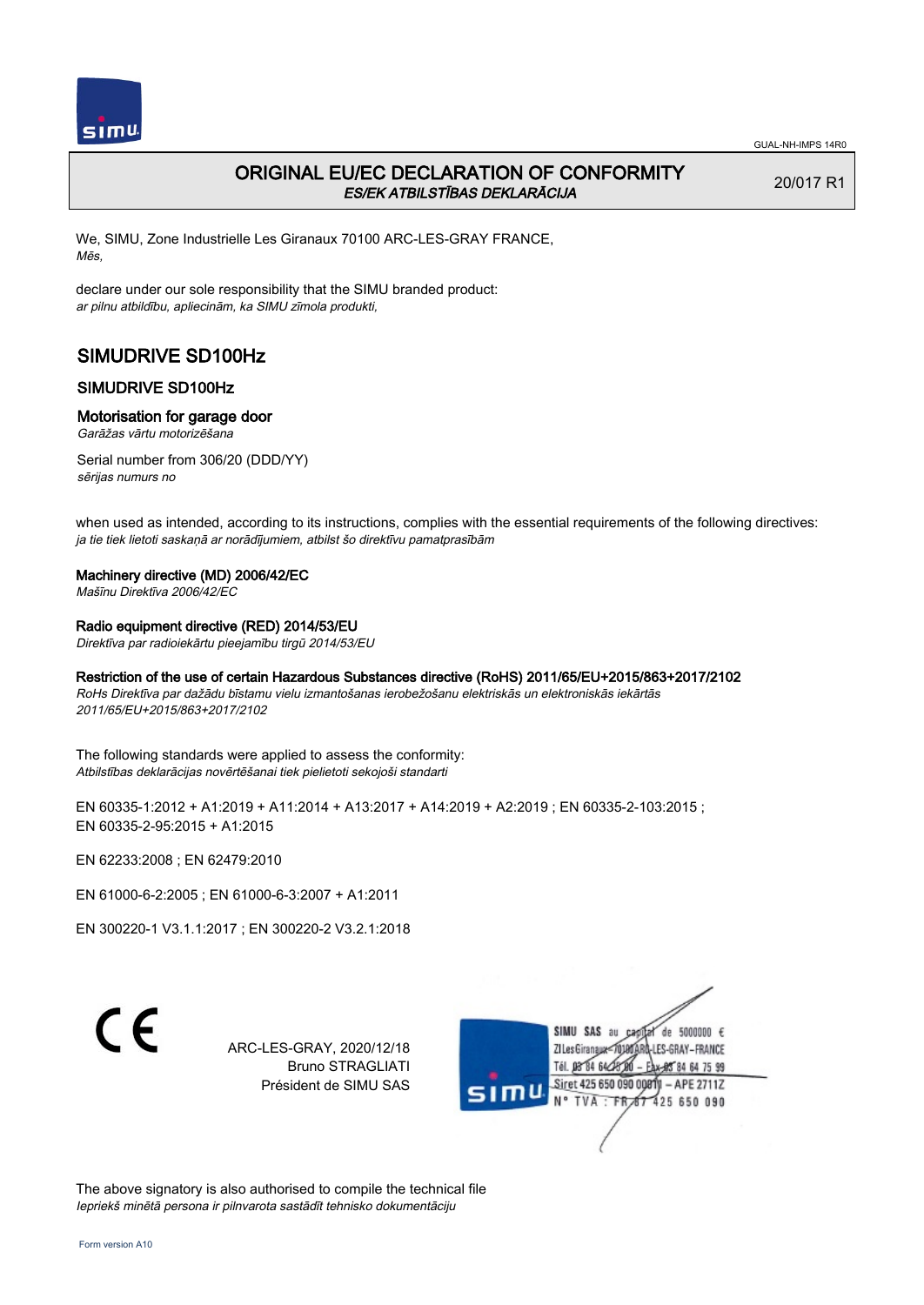

# ORIGINAL EU/EC DECLARATION OF CONFORMITY OORSPRONKELIJKE EU/EG-CONFORMITEITSVERKLARING

20/017 R1

We, SIMU, Zone Industrielle Les Giranaux 70100 ARC-LES-GRAY FRANCE, Wij,

declare under our sole responsibility that the SIMU branded product: verklaren op eigen verantwoordelijkheid dat het produkt van het SIMU

# SIMUDRIVE SD100Hz

# SIMUDRIVE SD100Hz

## Motorisation for garage door

Motorisatie voor garagedeuren

Serial number from 306/20 (DDD/YY) Serienummer van

when used as intended, according to its instructions, complies with the essential requirements of the following directives: wanneer gebruikt voor de juiste toepassing voldoet aan de essentiële eisen van de volgende richtlijnen

### Machinery directive (MD) 2006/42/EC

Machinerichtlijn 2006/42/EC

## Radio equipment directive (RED) 2014/53/EU

Richtlijn radioapparatuur 2014/53/EU

## Restriction of the use of certain Hazardous Substances directive (RoHS) 2011/65/EU+2015/863+2017/2102

RoHS Richtlijn 2011/65/EU+2015/863+2017/2102

The following standards were applied to assess the conformity: De volgende referentiestandaarden worden toegepast om de overeenstemming te evalueren

EN 60335-1:2012 + A1:2019 + A11:2014 + A13:2017 + A14:2019 + A2:2019 ; EN 60335-2-103:2015 ; EN 60335‑2‑95:2015 + A1:2015

EN 62233:2008 ; EN 62479:2010

EN 61000‑6‑2:2005 ; EN 61000‑6‑3:2007 + A1:2011

EN 300220‑1 V3.1.1:2017 ; EN 300220‑2 V3.2.1:2018

C E

ARC-LES-GRAY, 2020/12/18 Bruno STRAGLIATI Président de SIMU SAS



The above signatory is also authorised to compile the technical file De bovengenoemde persoon is ook bevoegd om het technisch dossier samen te stellen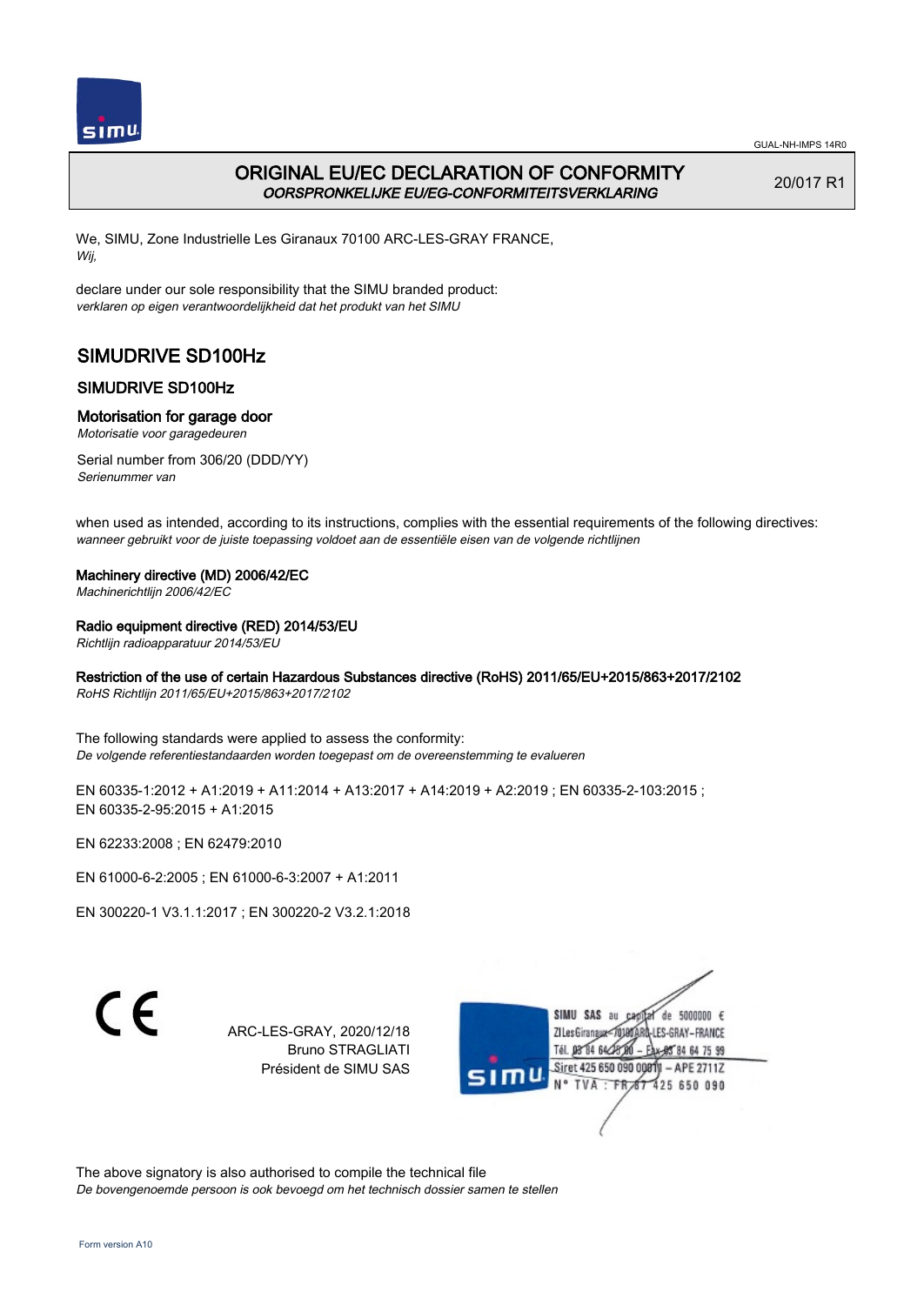

20/017 R1

# ORIGINAL EU/EC DECLARATION OF CONFORMITY ORIGINAL EU / CE - ERKLÆRING

We, SIMU, Zone Industrielle Les Giranaux 70100 ARC-LES-GRAY FRANCE, Vi,

declare under our sole responsibility that the SIMU branded product: erklærer under vårt eneansvar at SIMU merket produkt

# SIMUDRIVE SD100Hz

# SIMUDRIVE SD100Hz

### Motorisation for garage door

Motorisering for garasjeport

Serial number from 306/20 (DDD/YY) Serienummer fra

when used as intended, according to its instructions, complies with the essential requirements of the following directives: når de brukes som forutsatt, i henhold til sin instruks, i samsvar med de grunnlegende kravene i følgende direktiver

#### Machinery directive (MD) 2006/42/EC

Maskindirektivet 2006/42/EC

### Radio equipment directive (RED) 2014/53/EU

Radioutstyr direktivet 2014/53/EU

## Restriction of the use of certain Hazardous Substances directive (RoHS) 2011/65/EU+2015/863+2017/2102

RoHS-direktivet 2011/65/EU+2015/863+2017/2102

The following standards were applied to assess the conformity: Følgende referansestandarder ble brukt for å vurdere samsvar

EN 60335-1:2012 + A1:2019 + A11:2014 + A13:2017 + A14:2019 + A2:2019 ; EN 60335-2-103:2015 ; EN 60335‑2‑95:2015 + A1:2015

EN 62233:2008 ; EN 62479:2010

EN 61000‑6‑2:2005 ; EN 61000‑6‑3:2007 + A1:2011

EN 300220‑1 V3.1.1:2017 ; EN 300220‑2 V3.2.1:2018

C E

ARC-LES-GRAY, 2020/12/18 Bruno STRAGLIATI Président de SIMU SAS



The above signatory is also authorised to compile the technical file Ovennevnte underskrevet fullmakt til å utarbeide den tekniske dokumentasjonen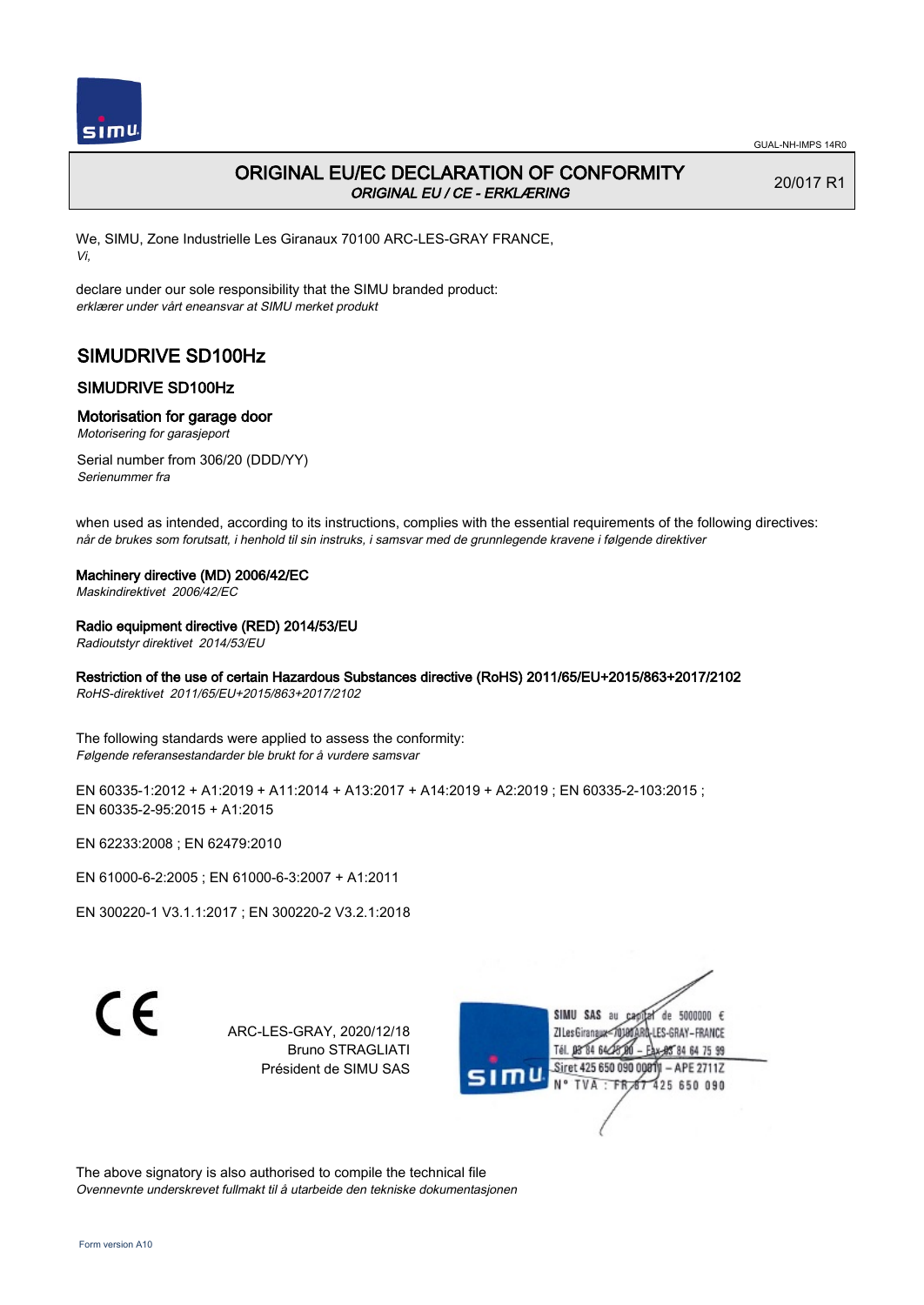

# ORIGINAL EU/EC DECLARATION OF CONFORMITY ORYGINALNA DEKLARACJA ZGODNOŚCI UE/WE

20/017 R1

We, SIMU, Zone Industrielle Les Giranaux 70100 ARC-LES-GRAY FRANCE, My,

declare under our sole responsibility that the SIMU branded product: deklarujemy z pełną odpowiedzialnością, że produkt oznaczony marką SIMU

# SIMUDRIVE SD100Hz

# SIMUDRIVE SD100Hz

### Motorisation for garage door

Wyposażenie w napęd bramy garażowej

Serial number from 306/20 (DDD/YY) z numerem seryjnym od

when used as intended, according to its instructions, complies with the essential requirements of the following directives: gdy jest używany zgodnie z przeznaczeniem i instrukcjami, spełnia podstawowe wymagania następujących Dyrektyw

## Machinery directive (MD) 2006/42/EC

Dyrektywa maszynowa 2006/42/EC

### Radio equipment directive (RED) 2014/53/EU

Dyrektywa o urządzeniach radiowych 2014/53/EU

## Restriction of the use of certain Hazardous Substances directive (RoHS) 2011/65/EU+2015/863+2017/2102

Dyrektywa RoHS 2011/65/EU+2015/863+2017/2102

The following standards were applied to assess the conformity: Do oceny zgodności zostały zastosowane następujące normy

EN 60335-1:2012 + A1:2019 + A11:2014 + A13:2017 + A14:2019 + A2:2019 ; EN 60335-2-103:2015 ; EN 60335‑2‑95:2015 + A1:2015

EN 62233:2008 ; EN 62479:2010

EN 61000‑6‑2:2005 ; EN 61000‑6‑3:2007 + A1:2011

EN 300220‑1 V3.1.1:2017 ; EN 300220‑2 V3.2.1:2018

C E

ARC-LES-GRAY, 2020/12/18 Bruno STRAGLIATI Président de SIMU SAS



The above signatory is also authorised to compile the technical file Osoba wskazana powyżej jest również upoważniony do przygotowania dokumentacji technicznej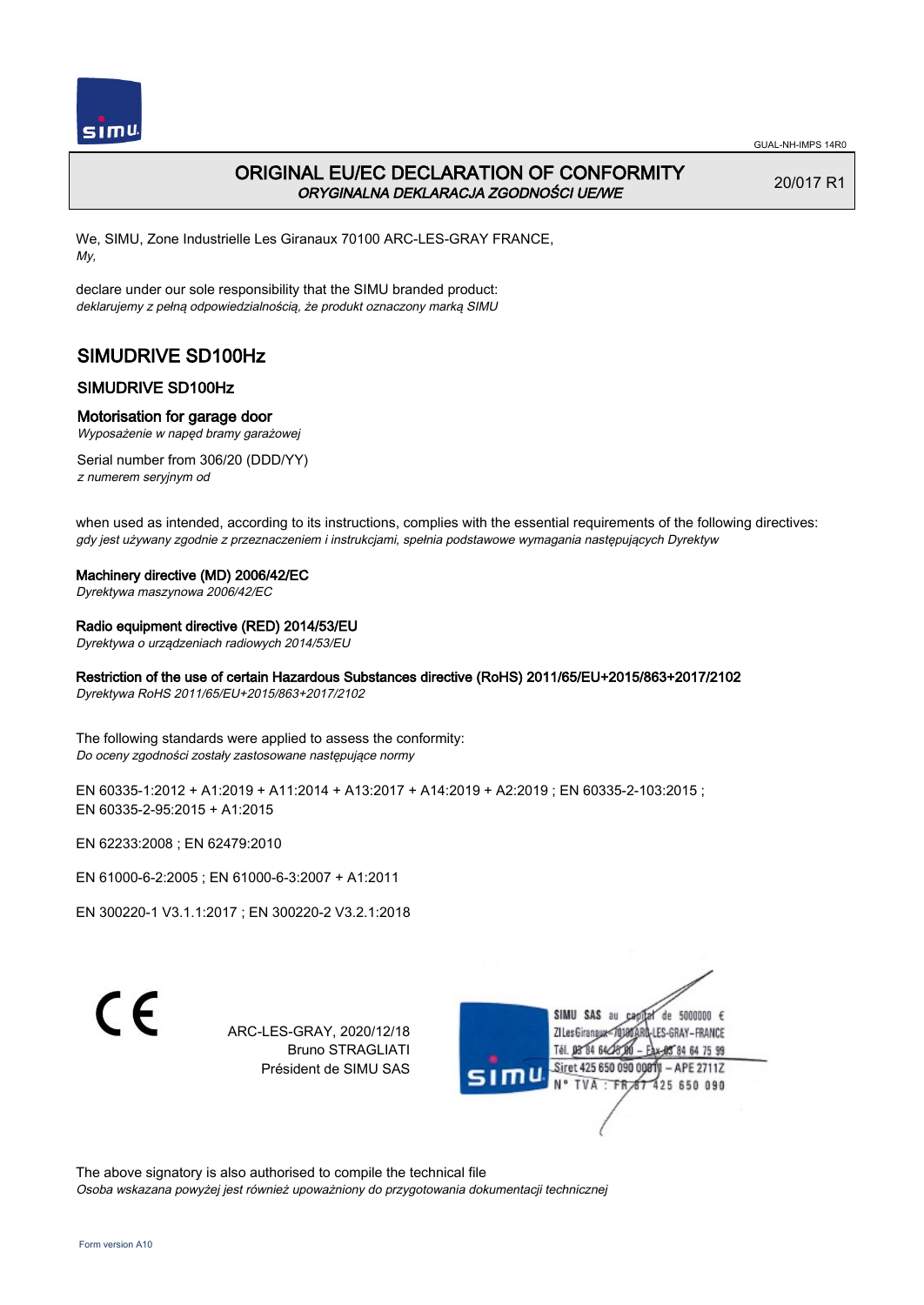

# ORIGINAL EU/EC DECLARATION OF CONFORMITY DECLARAÇÃO UE/CE DE CONFORMIDADE ORIGINAL

20/017 R1

We, SIMU, Zone Industrielle Les Giranaux 70100 ARC-LES-GRAY FRANCE, Nós,

declare under our sole responsibility that the SIMU branded product: declaramos sob nossa única responsabilidade que o dispositivo marca SIMU

# SIMUDRIVE SD100Hz

# SIMUDRIVE SD100Hz

### Motorisation for garage door

Motorização para porta de garagem

Serial number from 306/20 (DDD/YY) Número de série desde

when used as intended, according to its instructions, complies with the essential requirements of the following directives: Quando utilizado de acordo com sua a aplicação, segundo as suas instruções, cumpre os requisitos essenciais das seguintes diretivas

#### Machinery directive (MD) 2006/42/EC

Diretiva Máquinas 2006/42/EC

### Radio equipment directive (RED) 2014/53/EU

Diretiva equipamentos de rádio 2014/53/EU

### Restriction of the use of certain Hazardous Substances directive (RoHS) 2011/65/EU+2015/863+2017/2102

Diretiva RoHS 2011/65/EU+2015/863+2017/2102

The following standards were applied to assess the conformity: As normas de referência apresentadas em seguida foram aplicadas para avaliar a conformidade

EN 60335-1:2012 + A1:2019 + A11:2014 + A13:2017 + A14:2019 + A2:2019 ; EN 60335-2-103:2015 ; EN 60335‑2‑95:2015 + A1:2015

EN 62233:2008 ; EN 62479:2010

EN 61000‑6‑2:2005 ; EN 61000‑6‑3:2007 + A1:2011

EN 300220‑1 V3.1.1:2017 ; EN 300220‑2 V3.2.1:2018

C E

ARC-LES-GRAY, 2020/12/18 Bruno STRAGLIATI Président de SIMU SAS



The above signatory is also authorised to compile the technical file A pessoa nomeada acima também está autorizada a compilar o processo técnico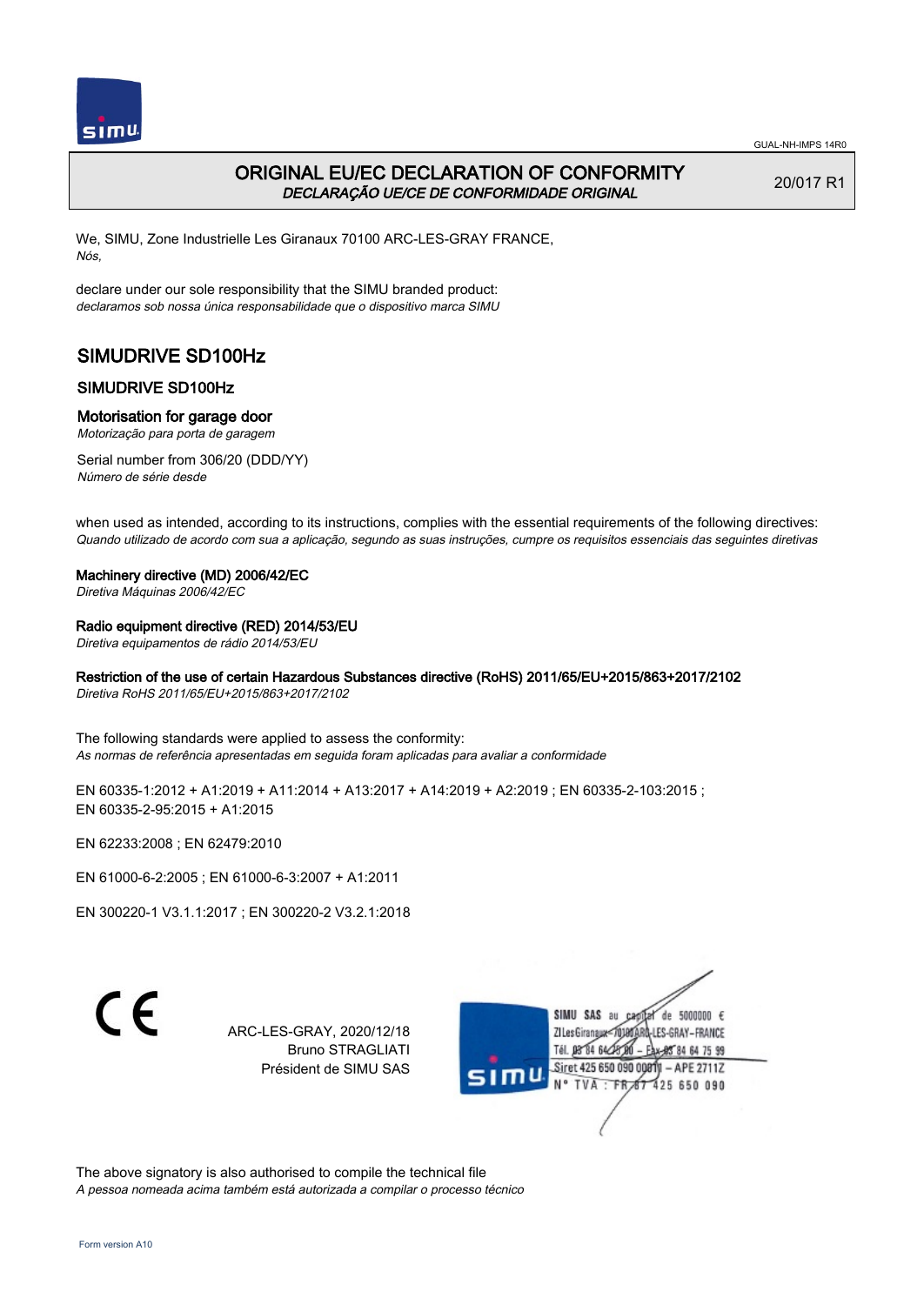

# ORIGINAL EU/EC DECLARATION OF CONFORMITY ORIGINAL EU/EC DECLARAIE DE CONFORMITATE

20/017 R1

We, SIMU, Zone Industrielle Les Giranaux 70100 ARC-LES-GRAY FRANCE, Noi,

declare under our sole responsibility that the SIMU branded product: declarăm pe propria răspundere că produsele marca SIMU

# SIMUDRIVE SD100Hz

# SIMUDRIVE SD100Hz

## Motorisation for garage door

Motorizare pentru uă de garaj

Serial number from 306/20 (DDD/YY) Numărul de serie din

when used as intended, according to its instructions, complies with the essential requirements of the following directives: utilizate conform destinaiei lor, aa cum este descris în manualul de utilizare, sunt în conformitate cu cerinele eseniale ale următoarelor directive

## Machinery directive (MD) 2006/42/EC

Directiva privind echipamentele tehnice 2006/42/EC

## Radio equipment directive (RED) 2014/53/EU

Directiva privind echipamentele radio 2014/53/EU

## Restriction of the use of certain Hazardous Substances directive (RoHS) 2011/65/EU+2015/863+2017/2102

Directiva RoHS 2011/65/EU+2015/863+2017/2102

The following standards were applied to assess the conformity: Următoarele standarde de referină au fost aplicate pentru respectarea conformităii

EN 60335-1:2012 + A1:2019 + A11:2014 + A13:2017 + A14:2019 + A2:2019 ; EN 60335-2-103:2015 ; EN 60335‑2‑95:2015 + A1:2015

EN 62233:2008 ; EN 62479:2010

EN 61000‑6‑2:2005 ; EN 61000‑6‑3:2007 + A1:2011

EN 300220‑1 V3.1.1:2017 ; EN 300220‑2 V3.2.1:2018

 $\epsilon$ 

ARC-LES-GRAY, 2020/12/18 Bruno STRAGLIATI Président de SIMU SAS



The above signatory is also authorised to compile the technical file Semnatarul de mai sus este, de asemenea, autorizat să întocmească dosarul tehnic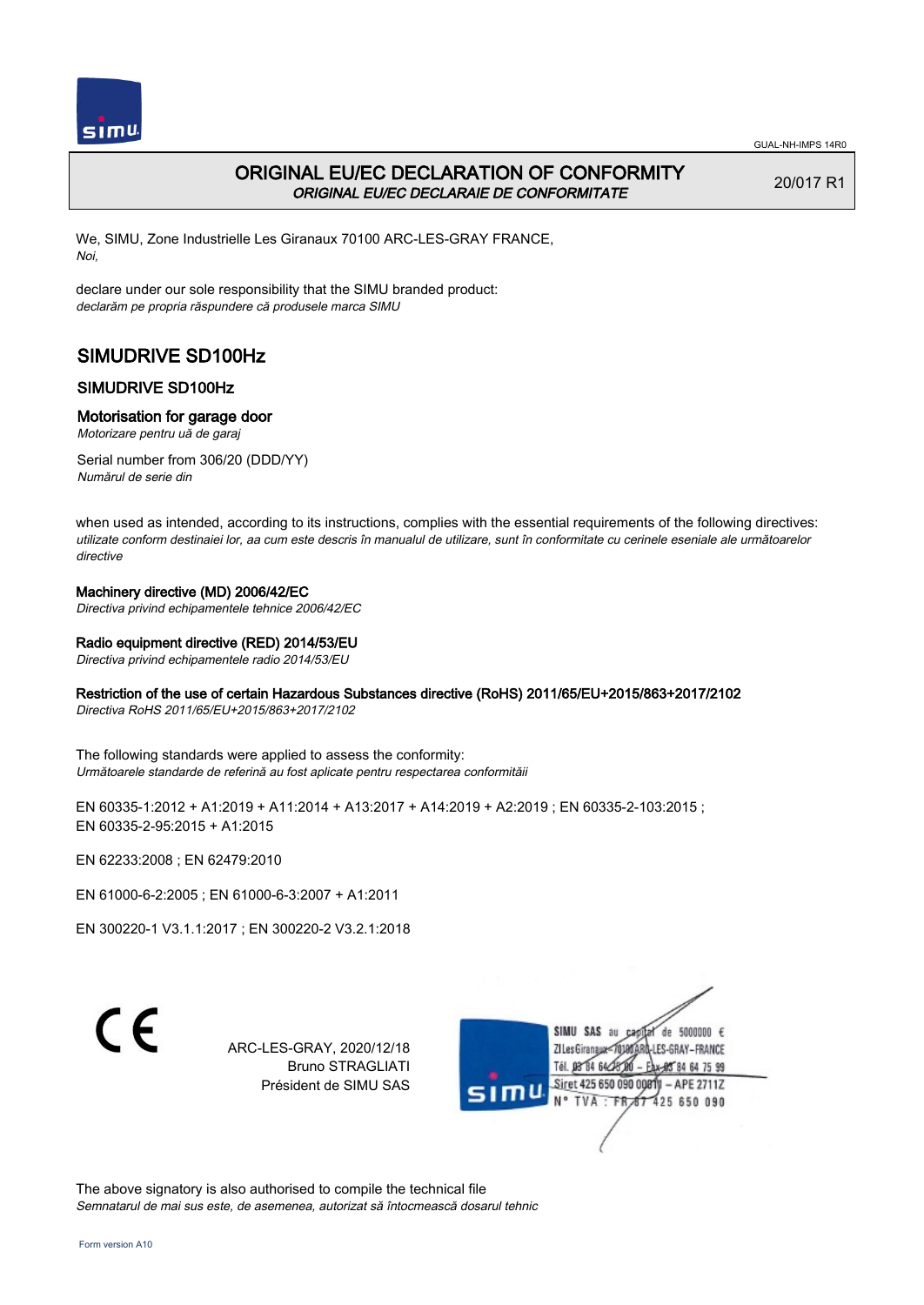

# ORIGINAL EU/EC DECLARATION OF CONFORMITY ORIGINAL EU/EG-FÖRSÄKRAN OM ÖVERENSSTÄMMELSE

20/017 R1

We, SIMU, Zone Industrielle Les Giranaux 70100 ARC-LES-GRAY FRANCE, Vi,

declare under our sole responsibility that the SIMU branded product: försäkrar på eget ansvar att produkten av varumärket SIMU

# SIMUDRIVE SD100Hz

# SIMUDRIVE SD100Hz

## Motorisation for garage door

Motorisering för garageport

Serial number from 306/20 (DDD/YY) Serienumret från

when used as intended, according to its instructions, complies with the essential requirements of the following directives: uppfyller de grundläggande kraven i följande direktiv när den används på det sätt som avses, i enlighet med bruksanvisningen

### Machinery directive (MD) 2006/42/EC

Maskindirektivet 2006/42/EC

## Radio equipment directive (RED) 2014/53/EU

Direktivet om radioutrustning 2014/53/EU

# Restriction of the use of certain Hazardous Substances directive (RoHS) 2011/65/EU+2015/863+2017/2102

RoHS-direktivet 2011/65/EU+2015/863+2017/2102

The following standards were applied to assess the conformity: Följande referensnormer har tillämpats för att göra en bedömning av överensstämmelsen

EN 60335-1:2012 + A1:2019 + A11:2014 + A13:2017 + A14:2019 + A2:2019 ; EN 60335-2-103:2015 ; EN 60335‑2‑95:2015 + A1:2015

EN 62233:2008 ; EN 62479:2010

EN 61000‑6‑2:2005 ; EN 61000‑6‑3:2007 + A1:2011

EN 300220‑1 V3.1.1:2017 ; EN 300220‑2 V3.2.1:2018

C E

ARC-LES-GRAY, 2020/12/18 Bruno STRAGLIATI Président de SIMU SAS



The above signatory is also authorised to compile the technical file

Den person som anges ovan är också behörig att ställa samman den tekniska dokumentationen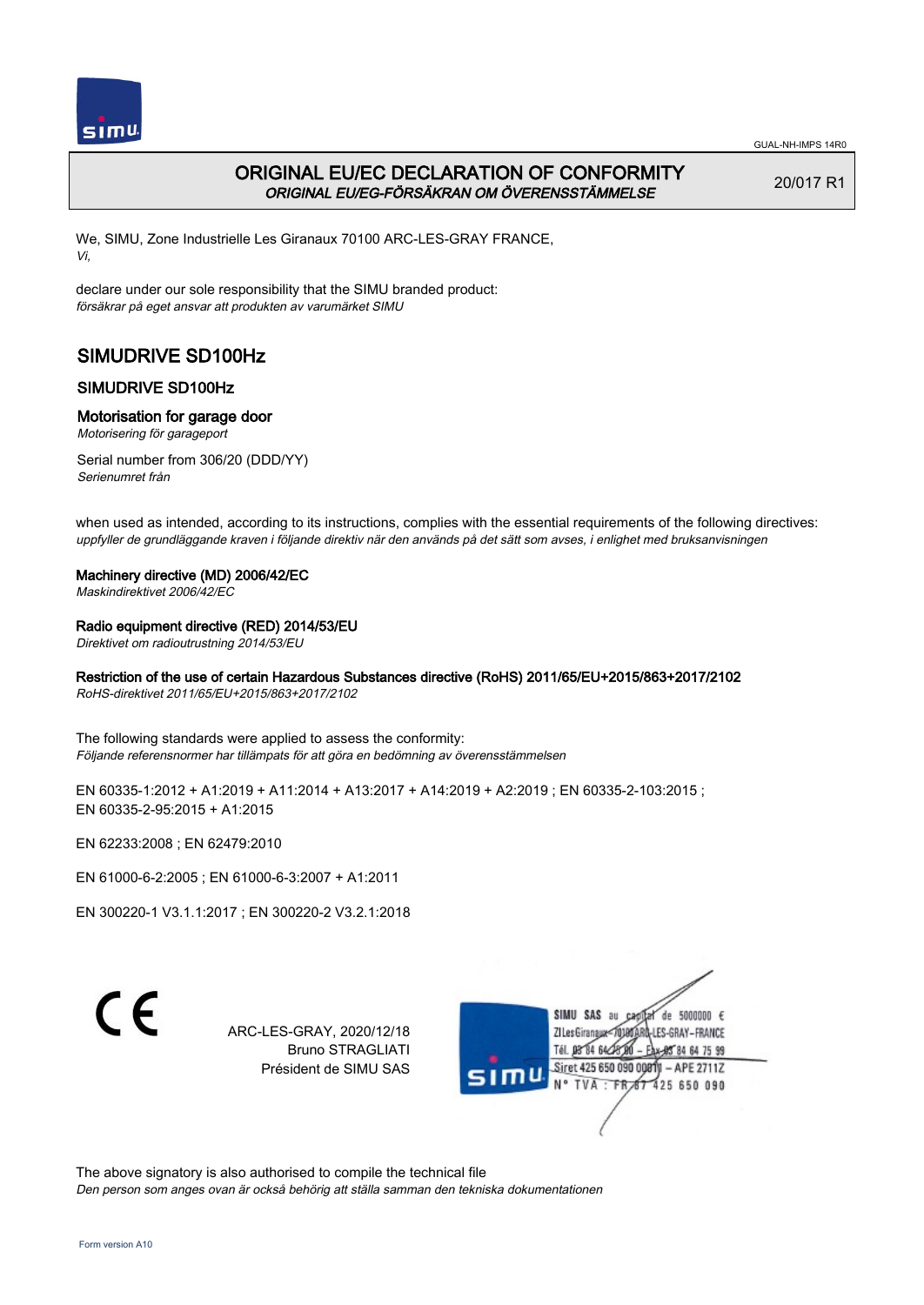

# ORIGINAL EU/EC DECLARATION OF CONFORMITY ORIGINÁLNE VYHLÁSENIE EU/ES O ZHODE

20/017 R1

We, SIMU, Zone Industrielle Les Giranaux 70100 ARC-LES-GRAY FRANCE, My,

declare under our sole responsibility that the SIMU branded product: vyhlasujeme na svoju výlučnú zodpovednosť, že výrobok značky SIMU

# SIMUDRIVE SD100Hz

## SIMUDRIVE SD100Hz

### Motorisation for garage door

Pohon pre garážové brány

Serial number from 306/20 (DDD/YY) Seriové číslo od

when used as intended, according to its instructions, complies with the essential requirements of the following directives: ak je používaný v súlade s účelom použitia a s návodom, spĺňa základné požiadavky týchto smerníc

#### Machinery directive (MD) 2006/42/EC

Smernica o strojových zariadeniach 2006/42/EC

#### Radio equipment directive (RED) 2014/53/EU

Smernica o sprístupňovaniu rádiových zariadení na trhu 2014/53/EU

#### Restriction of the use of certain Hazardous Substances directive (RoHS) 2011/65/EU+2015/863+2017/2102

Smernica o obmedzení používania určitých nebezpečných látok v elektrických a elektronických zariadeniach 2011/65/EU+2015/863+2017/2102

The following standards were applied to assess the conformity: Pre posúdenie zhody boli použité následujúce normy

EN 60335-1:2012 + A1:2019 + A11:2014 + A13:2017 + A14:2019 + A2:2019 ; EN 60335-2-103:2015 ; EN 60335‑2‑95:2015 + A1:2015

EN 62233:2008 ; EN 62479:2010

EN 61000‑6‑2:2005 ; EN 61000‑6‑3:2007 + A1:2011

EN 300220‑1 V3.1.1:2017 ; EN 300220‑2 V3.2.1:2018

 $\epsilon$ 

ARC-LES-GRAY, 2020/12/18 Bruno STRAGLIATI Président de SIMU SAS



The above signatory is also authorised to compile the technical file uvedená osoba je tiež osoba zodpovedná za vypracovanie technickej dokumentácie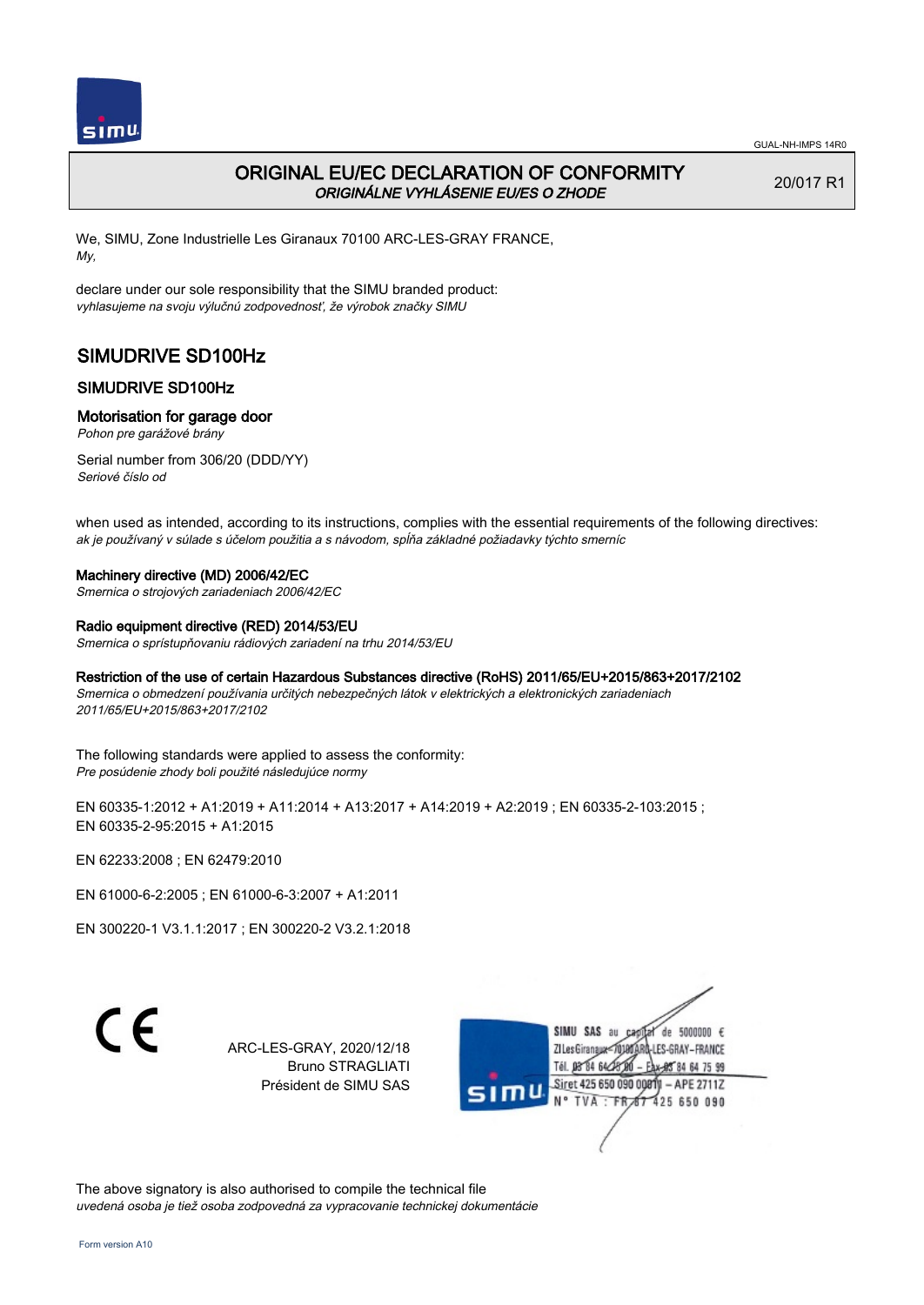

# ORIGINAL EU/EC DECLARATION OF CONFORMITY IZJAVA O SKLADNOSTI / IZJAVA O LASTNOSTIH

20/017 R1

We, SIMU, Zone Industrielle Les Giranaux 70100 ARC-LES-GRAY FRANCE, Mi,

declare under our sole responsibility that the SIMU branded product: S polno odgovornostjo izjavljamo, da izdelki blagovne znamke SIMU

# SIMUDRIVE SD100Hz

# SIMUDRIVE SD100Hz

## Motorisation for garage door

Motorizacija garažnih vrat

Serial number from 306/20 (DDD/YY) 'Serijska številka

when used as intended, according to its instructions, complies with the essential requirements of the following directives: ko se uporabljajo v skladu z namembnostjo in navodili, ustrezajo bistvenim zahtevam naslednjih direktiv

## Machinery directive (MD) 2006/42/EC

Direktiva o strojih 2006/42/EC

## Radio equipment directive (RED) 2014/53/EU

Ditrektiva o Radijski opremi 2014/53/EU

# Restriction of the use of certain Hazardous Substances directive (RoHS) 2011/65/EU+2015/863+2017/2102

Direktiva RoHS 2011/65/EU+2015/863+2017/2102

The following standards were applied to assess the conformity: Za preverjanje skladnosti so bili uporabljeni naslednji standardi

EN 60335-1:2012 + A1:2019 + A11:2014 + A13:2017 + A14:2019 + A2:2019 ; EN 60335-2-103:2015 ; EN 60335‑2‑95:2015 + A1:2015

EN 62233:2008 ; EN 62479:2010

EN 61000‑6‑2:2005 ; EN 61000‑6‑3:2007 + A1:2011

EN 300220‑1 V3.1.1:2017 ; EN 300220‑2 V3.2.1:2018

C E

ARC-LES-GRAY, 2020/12/18 Bruno STRAGLIATI Président de SIMU SAS



The above signatory is also authorised to compile the technical file Podpisnik, naveden zgoraj, je pooblaščen tudi za pripravo tehnične dokumentacije